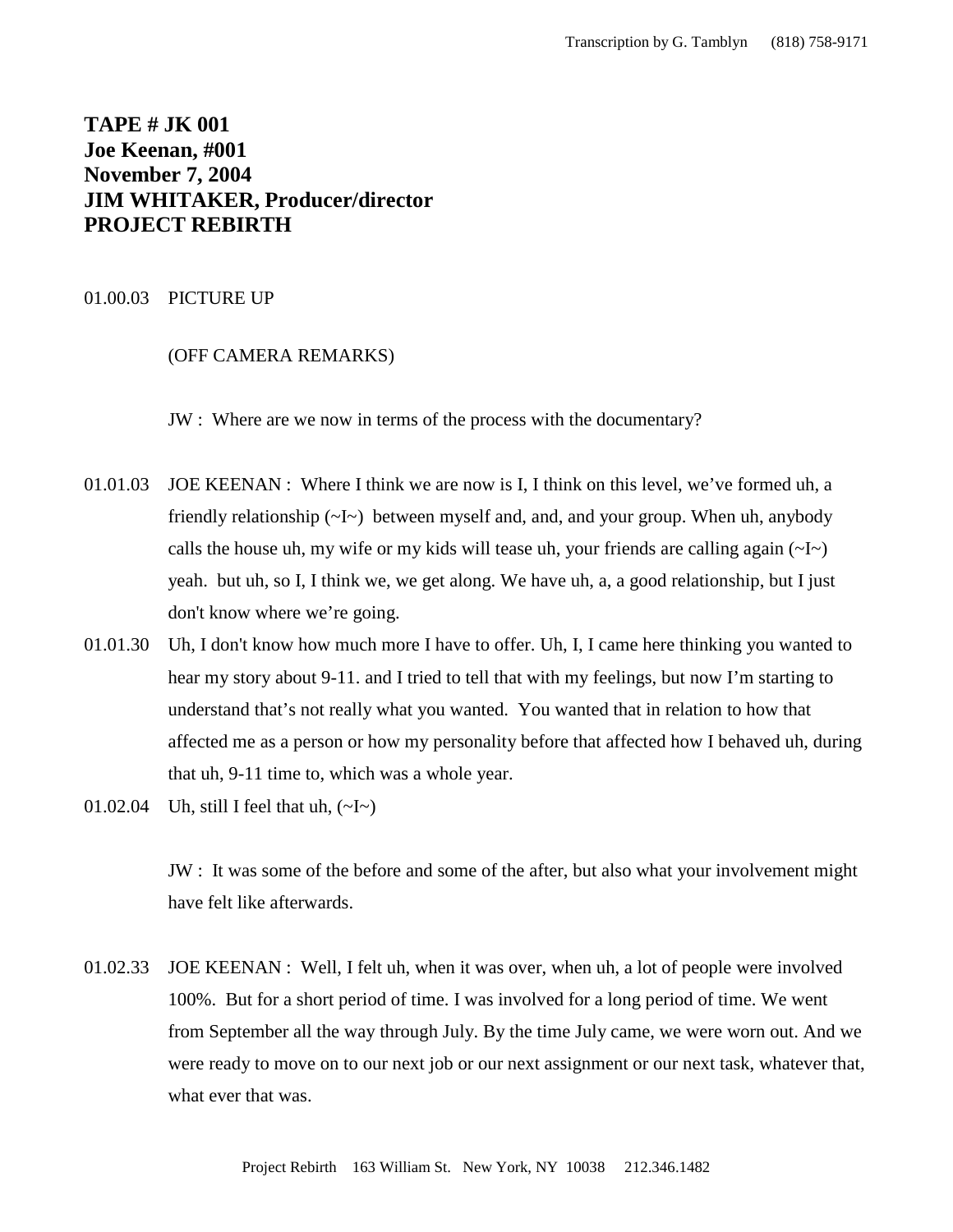- 01.03.00 And my particular case, that next assignment was to leave. I had decided to retire, for a number of reasons. But 9-11 was a major part of that, but for a number of reasons I had decided that I was going to retire. And it was time to move on to the next, next story. People who I feel that people who are involved uh, traumatically or completely immersed for a week or, or for 3 days or for that two or three hours that it was happening, it's still really vivid in their mind.
- 01.03.39 Because whenever they think of it, they think only of that. When I think of it, I think not only of that, but that ended uh, right away. And then we had a job to do, to do in relation to uh, uh, the buildings coming down and, and there was a lot of work that had to be done, and we moved on to that part of it.
- 01.03.59 So my, my memory of it or my feelings, I guess would be the opposite of a funnel, where in the beginning it was really large and, and a lot of things were involved, and then it started to come down and get smaller and smaller and smaller. And at the end, when we were going to work and we were going to Staten Island, I don't know if we as we were driving there every morning, if we were thinking about where we were actually going and what we were actually doing.
- 01.04.30 It sort of had become part of our job. And it, it, there's a time to move on, there's a time to leave it. Well, it, when we finished, I don't think anybody up there said let's come back tomorrow. Everybody was ready to go home. And  $(\sim I \sim)$  and that's the way I feel about it.

JW : You said, right now it sort of was like that.

- 01.05.03 JOE KEENAN : I guess I could feel it coming. Uh,  $(\sim l \sim)$  Do I still have strong feelings about it? Absolutely, and I don't think anybody who was here that day will not ever have strong feelings about it. But they're not as painful now. Now they're uh, they've developed into political opinions and what we should do and what we shouldn't do.
- 01.05.27 Where back then it was pretty much what happened to us and how, how could this possibly have happened and uh, what are we gonna do about it, and how are we gonna fix it and uh, how we gonna help people? And, and now back then it was actually more people or more personal than it is now, more people-oriented or more personal than it is now. Uh, when it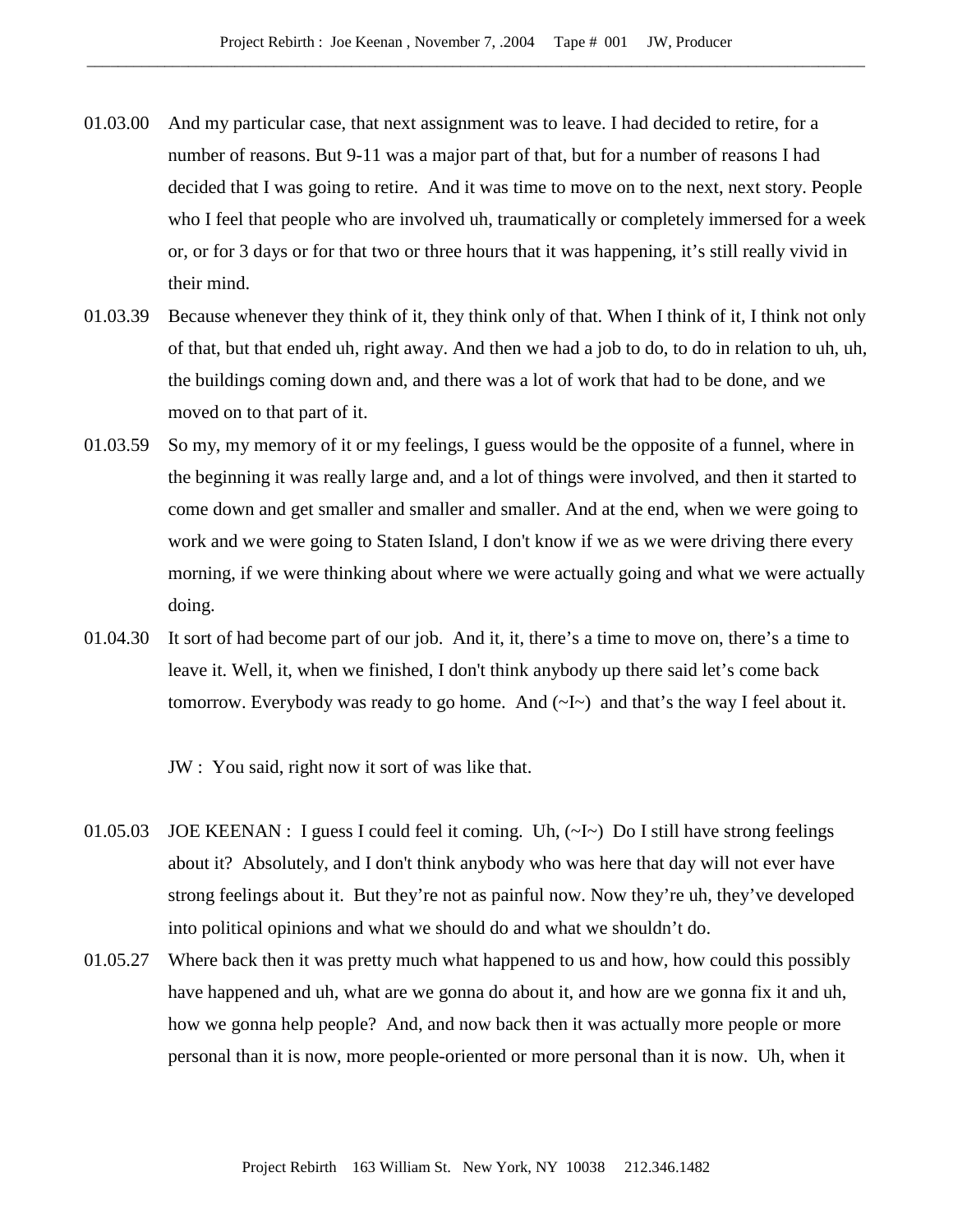happened, I don't think we were really thinking about war and uh, international political ramifications.

- 01.05.58 We were thinking about holy mackerel, what happened, let's, let's uh, let's see what we can do. Let's uh, get to work and, and fix this. And now it's developed in, that, that, the bad part, you know, your memories uh, the bad part of your memories of an incident start to fade and typically with the police department. Uh, you see a lot of things during your career. And as you move on and you go back to your, your reunions and you meet your friends, you only talk about the fun you had. You don't talk about the bad things.
- 01.08.30 You remember the funny things, hey, do you remember when Joe Blow did this? And everybody laughs. Uh, so that might be and I don't mean to (?) trivialize it anyway, but that might be where uh, where I am right now. I'm starting to fade away and my memory, it, it's something that happened to us that made an indelible mark. I'll never feel differently about it. It's just not off, just not my focus anymore.

JW : What is your focus?

- 01.07.01 JOE KEENAN : I don't, I'm not exactly sure what my focus is now. I'm uh, I'm enjoying not having a focus. I'm, another thing, but I have to keep relating back to the police department, because that's, that's what I am. That's uh, what I did. One of the first questions you'll ask another police officer when he retires is uh, uh, do you miss it? What's different, what do you miss the most? What, what you know, how you, how are you adjusting?
- 01.07.29 And I think that I found, when I, when I, when people ask me what's, what is the most different now? I pretty much say my freedom. I can't believe how much freedom I have and I'm starting to enjoy that. I'm, I am enjoying it. I, I've stopped starting to enjoy it and I'm enjoying it now. Uh, when we, when we were working, whenever we wanted to do something, whatever it was, if it was family, if it was work, if it was personal outside, you always had to plan it. You always had to, ok, I can do this Tuesday at 3 o'clock.
- 01.08.01 I'll meet you Wednesday night and then all of that was subject to change if something came up at work. Now if I'm sitting in the house and you call me and say uh, Joe, you want to meet me at 2 o'clock? I can get up, get in my car and go and meet you at 2 o'clock. It, and that's a hard thing for a cop (LAUGHS) to get used to, that kind of freedom. So that's what I tell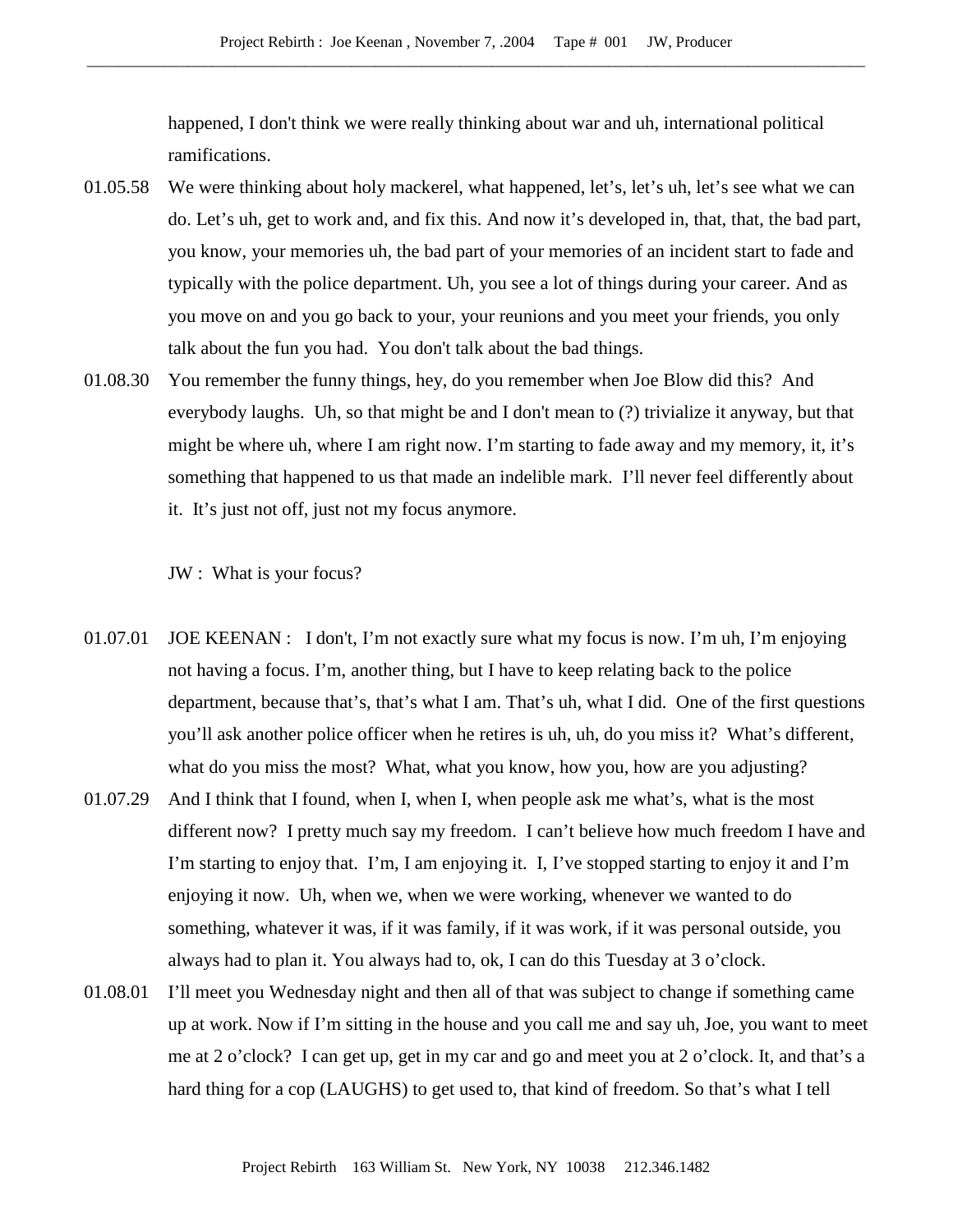people. Uh, it was the, the biggest adjustment, and you have a fear of that in a way, because you, you relate that to value.

01.08.33 Am I valuable anymore? Uh, do I have a function? I got over that (LAUGHS). I don't need a function. Uh, I'm, I'm enjoying just being able to do whatever I want, whenever I want. And uh, I like that now. I didn't know if I would, but I do.

JW : Did that come quickly or slowly?

- 01.09.00 JOE KEENAN : It came all of a sudden. For the first three months uh, my last day at work was New Year's Eve. So I, I always joke with everybody, I said, the city threw me a big party, a retirement party in Times Square. And then the next day I was out. And when you're out, you're out. There's a, there's a definite, definite separation. And probably I retired at the worst time of the year. You shouldn't retire in the winter. Because the winter is grey and dreary and you're stuck in the house and you watch everybody going back and forth to work outside the window, and you say, gee, what am I doing?
- 01.09.32 I don't know, should I be doing something? Uh, everybody in my job (?), everybody in my job who retires not into another job, pretty much goes through that, and it's, it's so severe for some guys that they actually go back and then they say what am I crazy? (LAUGHS) And they leave again. Uh, so for the first couple of months, it was a very big adjustment, but I tried to force myself to do stuff.
- 01.09.58 I got up every morning, I made sure that you know, I was out of the house and by 8:30, 9 o'clock, I was, I didn't want to be one of these guys who was still sitting around reading the paper in my slippers at noon. Uh, because that's a good way to get old. And, and I didn't want to do that. Uh, so those first couple of months took uh, some adjustment. And then uh, as the spring came and I started to get more involved in things, maybe the winter was the worst time to retire, but the spring was a good time, because uh, philosophically it rejuvenates you.
- 01.10.31 And I got out and I started getting into my baseball and traveling around, and, and I said I can do this. This is good. Uh, I really don't need a job. I promised myself I wouldn't work for a year. When I got out, 'cos I don't care what happens, I'm not working for a year. I'm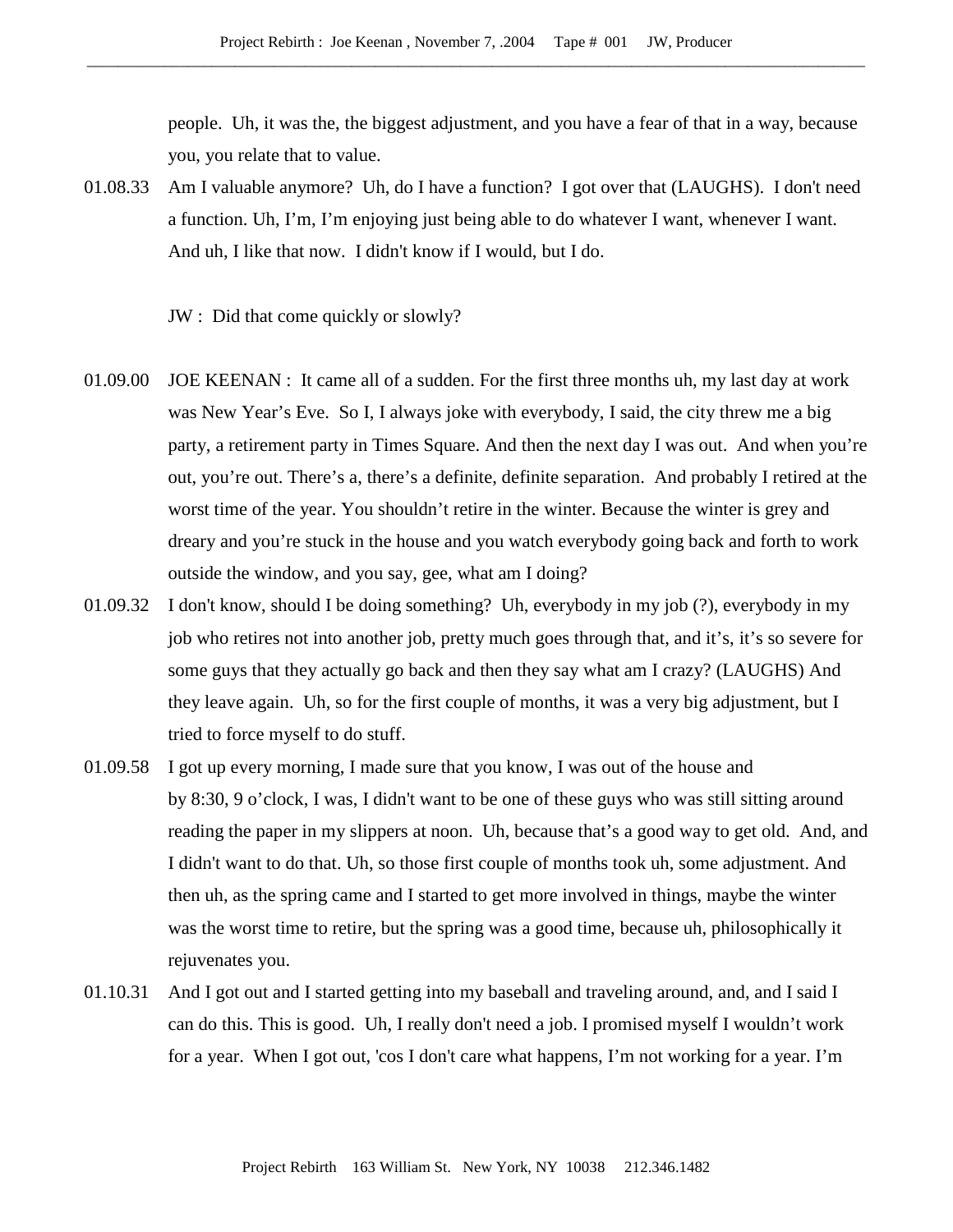just gonna decompress. And then when the year was over, I said, I'm not working for another year (LAUGHS). I'm gonna decompress. (LAUGHS)

01.10.57 And, and that's where I am now. Uh, I got used to it.

JW : What about next year?

JOE KEENAN : Next year, I'm gonna not do anything, I'm gonna decompress (LAUGHS).

JW : Your refereeing was intense, and you are focused?

- 01.11.19 JOE KEENAN : Well, you know how I feel about that? And, and pretty much is the organization that it belonged to that does the work. Uh, we have to train to do that. That's not just some, something that somebody oh, I think I'll be a referee.
- 01.11.30 And they go and they buy the clothes and they go out on the field and they fake their way through it. That's not the way we do it. We got to go to school. I went to school for baseball and for football. And we were certified, an then we had to be state certified. And every year, we take tests to recertify. We have field tests. So we have to know our stuff. We have to, to be competent. And the way I look at it is, those kids practice it every day. They, they play on the weekend, they play on, you saw me yesterday, Saturday.
- 01.12.00 So those kids played on Saturday. They were off today, Monday they go back to school, they'll watch films. Uh, Tuesday through Friday, they'll practice on the field, and they'll work as hard as they can. And if their team is good, fine. If their team is bad, fine, too. But when we go out on that field, we have to give them back what they practiced for. It's not fair to them, it's not fair to the, to the game itself. Uh, to cheat them by not knowing what we're supposed to do and not being in the right spot at the right time.
- 01.12.29 And if you, if you were an official, if you are an official and you watched us on the field, you would see things that you wouldn't see if you weren't an official. You'd see us communicating to each other with hand signals, positioning each other. Uh, uh,  $(\sim I \sim)$

JW : I was watching and it was interesting. You all have your own functions?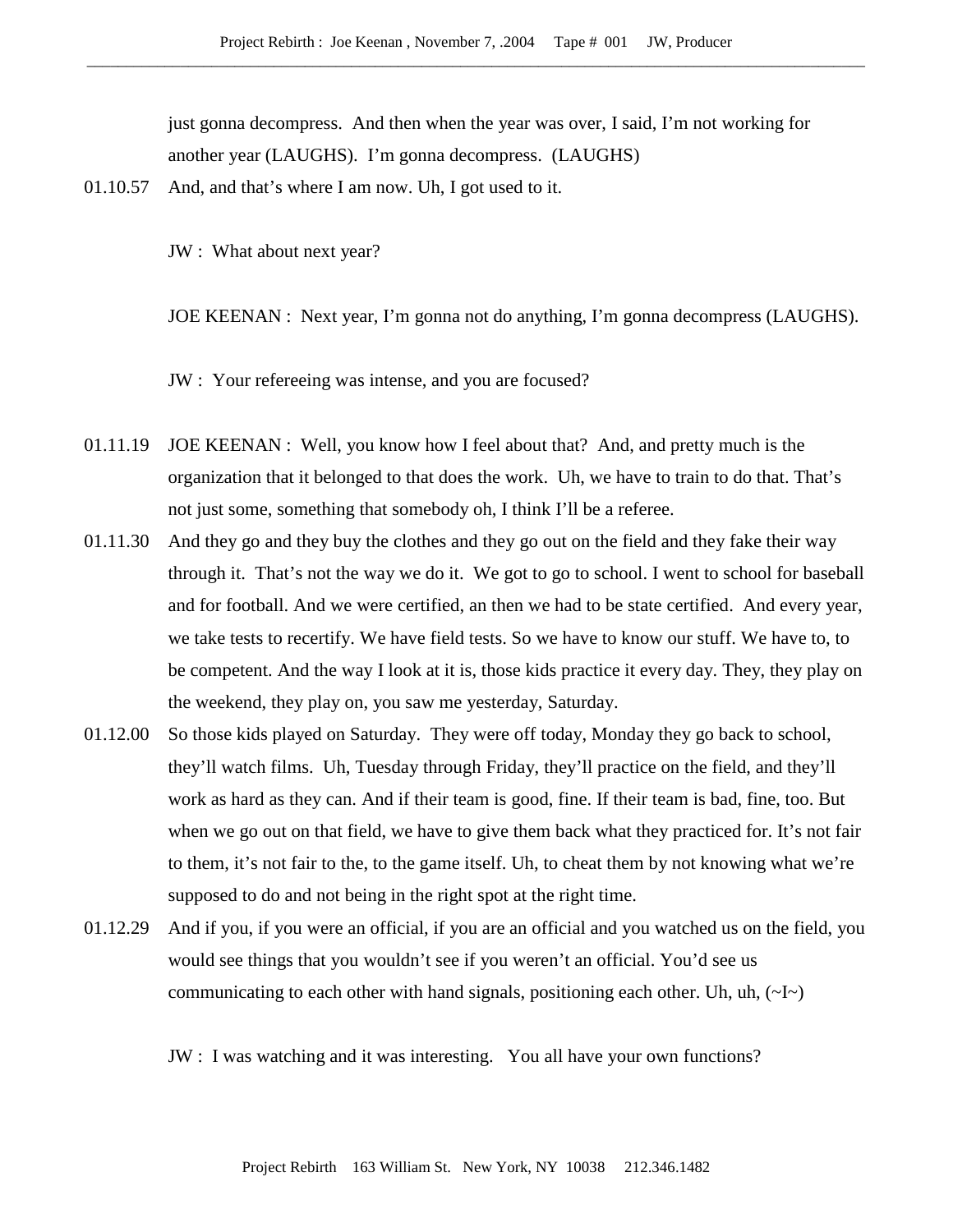- 01.13.07 JOE KEENAN : We all have our own little zone. We have a, we work in cones. We all have our own responsibility and as it moves along the field, we have to stay within that, yet we have to be aware of where our partners are, in case something else happens. I happen to belong to a good organization, where, where everybody works that way. I don't know if I were to move upstate and some small town if, if the officials would be uh, I don't want to say as competent, but would be as interested in what they do.
- 01.13.34 Or if they would be just oh, it's Friday night, let's got to he football game. Uh, we don't, we don't approach it that way.  $(-I)$

JW : Please talk about Karen and your father with regards to the documentary?

- 01.14.05 JOE KEENAN : Well. I guess I, I, I followed in my father's footsteps and, and uh, Karen, my second daughter is following uh, in mine. It's, I don't know if it's something that you intend to do uh, or if it's just the atmosphere that you grow up in that draws you to it. A certain type of personality does this type of work.
- 01.14.30 Uh, do we have people whose personality is wrong for uh, doing it? Yes. Uh, and they either weave their way out, you know, they're weeded out or, or they find a little cubby hole to (LAUGHS) to hide in and, and they perform that function. Uh, (~I~) or they're placed in, right, right, they, they, a function is found for them (LAUGHS). Uh, but I don't think you can grow up in a police household and not have it affect you.
- 01.14.59 Because uh, whether it's your mother or your father who are a police officer, they're regimented and they bring that home, and uh, it, it's a big part of how they set up the rules for their kids, and their kids grow up in those rules, and they either rebel against them or they accept them. Uh, Karen and I had some uh, interesting times when she was 15, 16, 17. Uh, but we held through it, and uh, she surprised me very much when she came to me and told me she wanted to be a police officer. She had already finished college. She was out in the business world working.
- 01.15.36 And uh, she came one day and I think we discussed this, and she said uh, I want to try it, I want to do it. So that, that's interesting. So uh, we passed the baton now to her uh, so we've been, we've been doing this job since 1946 now. So we, we're pretty well-entrenched (LAUGHS).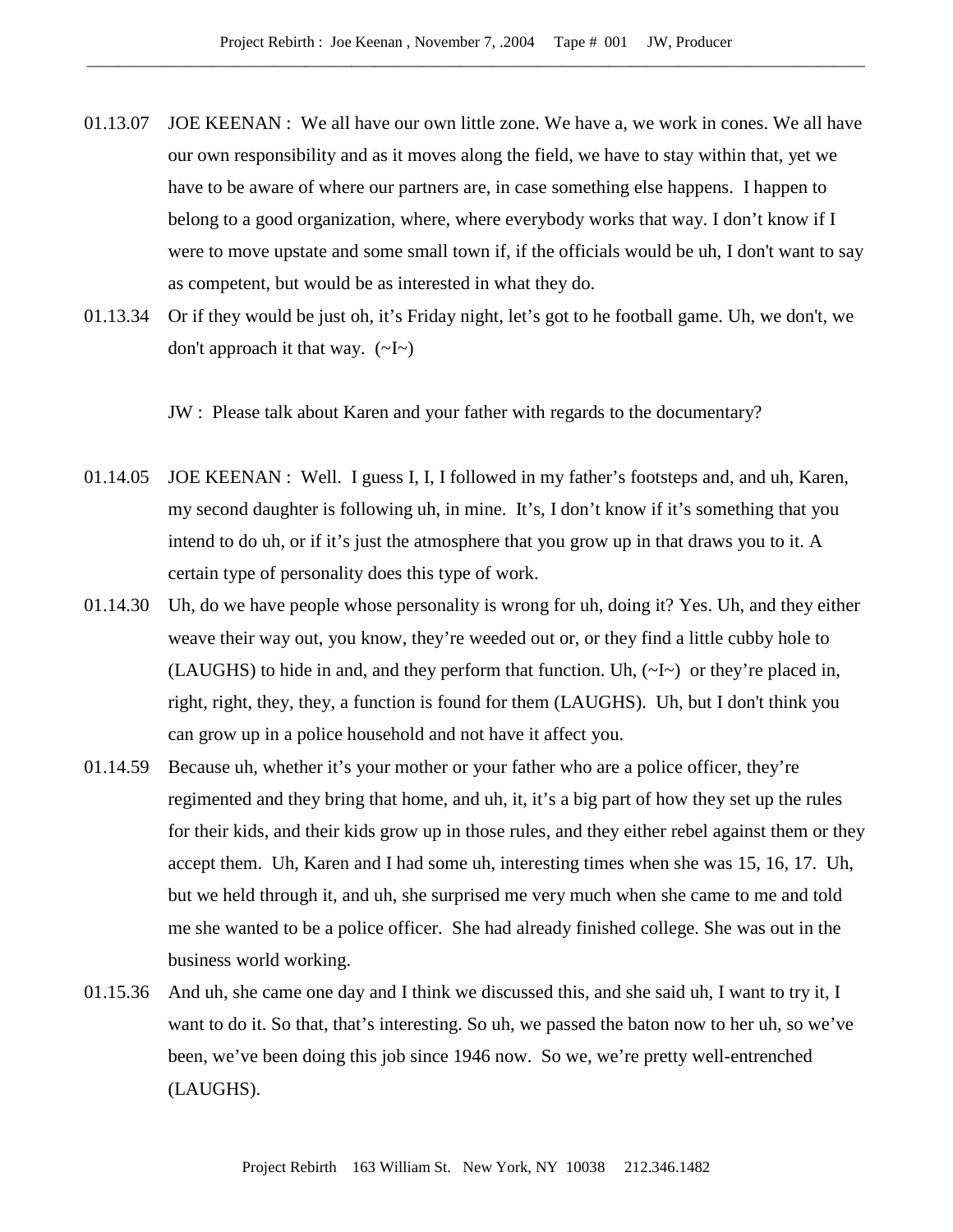JW : What about in terms of the documentary?

- 01.16.05 JOE KEENAN : Well, uh, in the beginning uh, I wasn't sure of where you were going and what you wanted. I thought you were interested in my experience in my relation to 9-11  $(\sim]$ And I came in and tried to tell you how I felt about it and what we were doing and what my experience was. But now I feel that my experience in relation to that is over. Uh, just from the passing of time, we're separated for a few years now.
- 01.16f.32 Uh, I've uh, I don't know if emotionally moved on sounds too dramatic, but uh, as time moves, these things start to fade. They'll never fade in your memory if you were directly involved and they, and it hasn't. and there are still times where I'm extremely touched by it. But it's not as often as it used to be. I feel I've told you my story, in relation to 9-11. And I really, I'm really not sure what you want from me now uh, uh, of how much, how many more times I can say the same thing about how 9-11 affected us and what I did, and how it affected my home life, which it did.
- 01.17.12 I wasn't home for a year uh, almost for, you know, for 10 months I just wasn't home. I came home to sleep and I got home at uh, somewhere between 7 and 9 every night, had something quick to eat, in bed, up at 2, back out again, back to work at 3. So it did affect us. But that's been pretty much been put to bed.

### (OFF CAMERA REMARKS)

JW : I can relate to your disconnect to the event. What about in respect to Karen and your other son, even if it's not task-oriented?

- 01.18.40 JOE KEENAN : Well, if, if, if we're turning now towards a story or a documentary about Joe Keenan's life in Brooklyn, (LAUGHS) Ok, fine, I understand where we're going then. Uh, if we're going to continue to talk uh, about how things are going with me uh, and, and my children, I can talk about that.
- 01.19.00 It's just that I still have in my mind how is this affected by, by 9-11. Because when, when you call me uh, or when Danielle calls me, I don't think about documentary, I think about 9-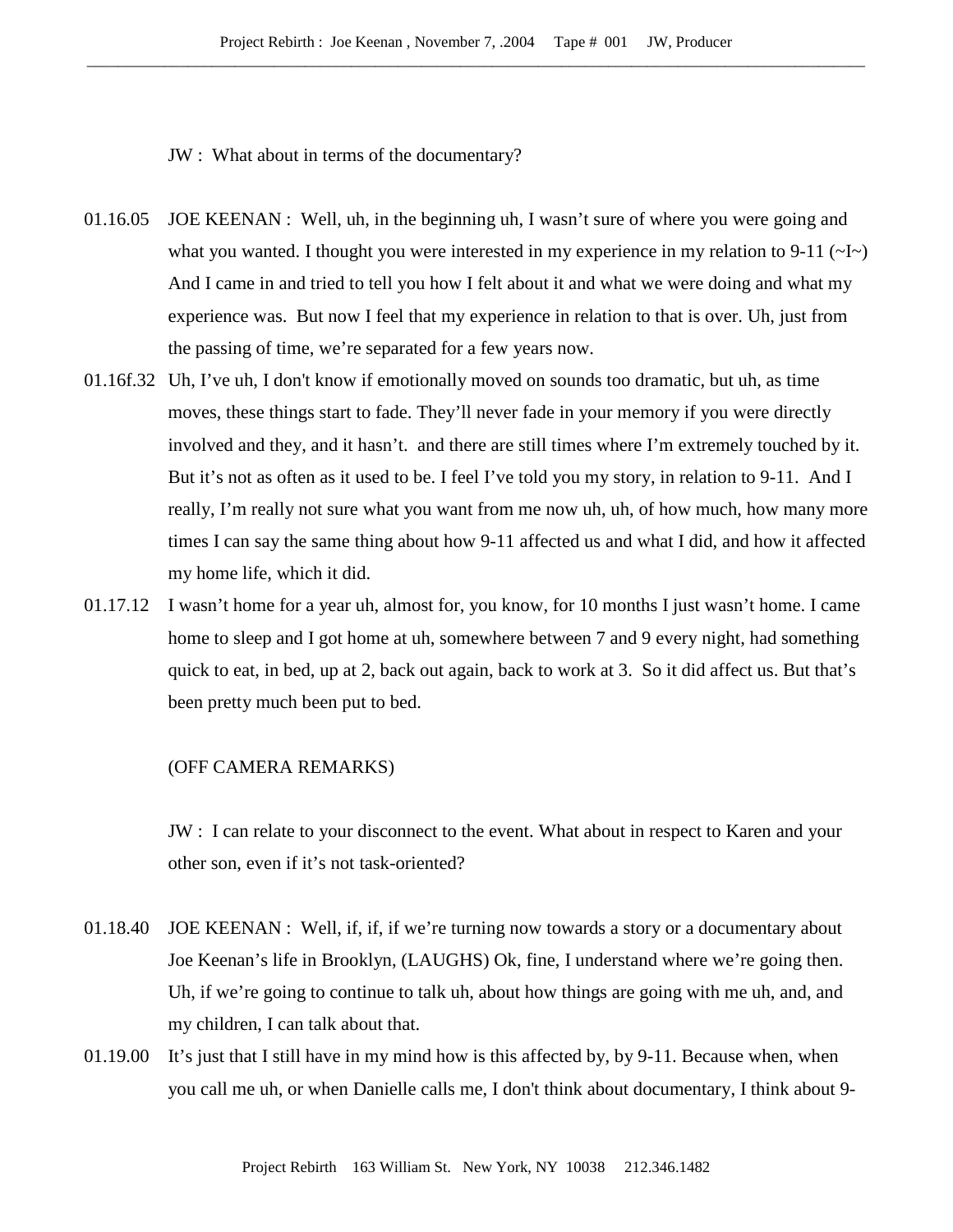11. Oh, these are the 9-11 people who, who are calling. Uh, so uh, maybe incorrectly I've pigeon-holed this uh, that way. If it's to be expanded, fine. I can do that.

01.19.30 Now I think probably (?) well, Joseph's in the police academy. Which is, which is uh, another story from a different story from Karen, which we can talk about if you want to  $(\sim]$ [ $\sim$ ]

JW : We can talk about whatever.

JOE KEENAN : But I think Karen's probably more of an extension of my involvement with 9-11 than Joseph is. Of, of course just  $(\sim I \sim)$ 

JW : Why do you say that?

- 01.19.50 JOE KEENAN : Well, because uh, Karen was old enough to really appreciate my involvement when I was working uh, at the landfill and we were working downtown before that. I feel as a (?) partially as a result of that uh, it had an affect on her decision to become a police officer. I, I uh, it had to, it had to factor in. She lived through it, she was living here just like everybody else. She had friends in the building. She had friends uh, that were killed. So it had to factor in. Now of course, uh, as I mentioned before, her upbringing in this police environment, I'm sure uh, definitely had to factor, but this had to affect it also.
- 01.20.38 And now with her, with her boyfriend having been in Iraq, and pretty much looks like he's going back again, she's living this more now than I am. She's still involved, her connection is still there. Maybe her connection is starting, where mine has ended. Uh, she's not experienced the, she's not experiencing the everyday work at 9-11, but she's living through the, the effects of it.
- 01.21.05 Because now in the police department, uh, there, there's a whole line of different type of training uh, terrorist training that she's involved in, just like every other police officer. Not that she's particular, not that she's special, but everybody's being trained a different way than I was trained when I was her age in her position. And her personal connection with her, her boyfriend going back to the war zone, that has to, that has, she, she can relate to feelings that my mother must have had.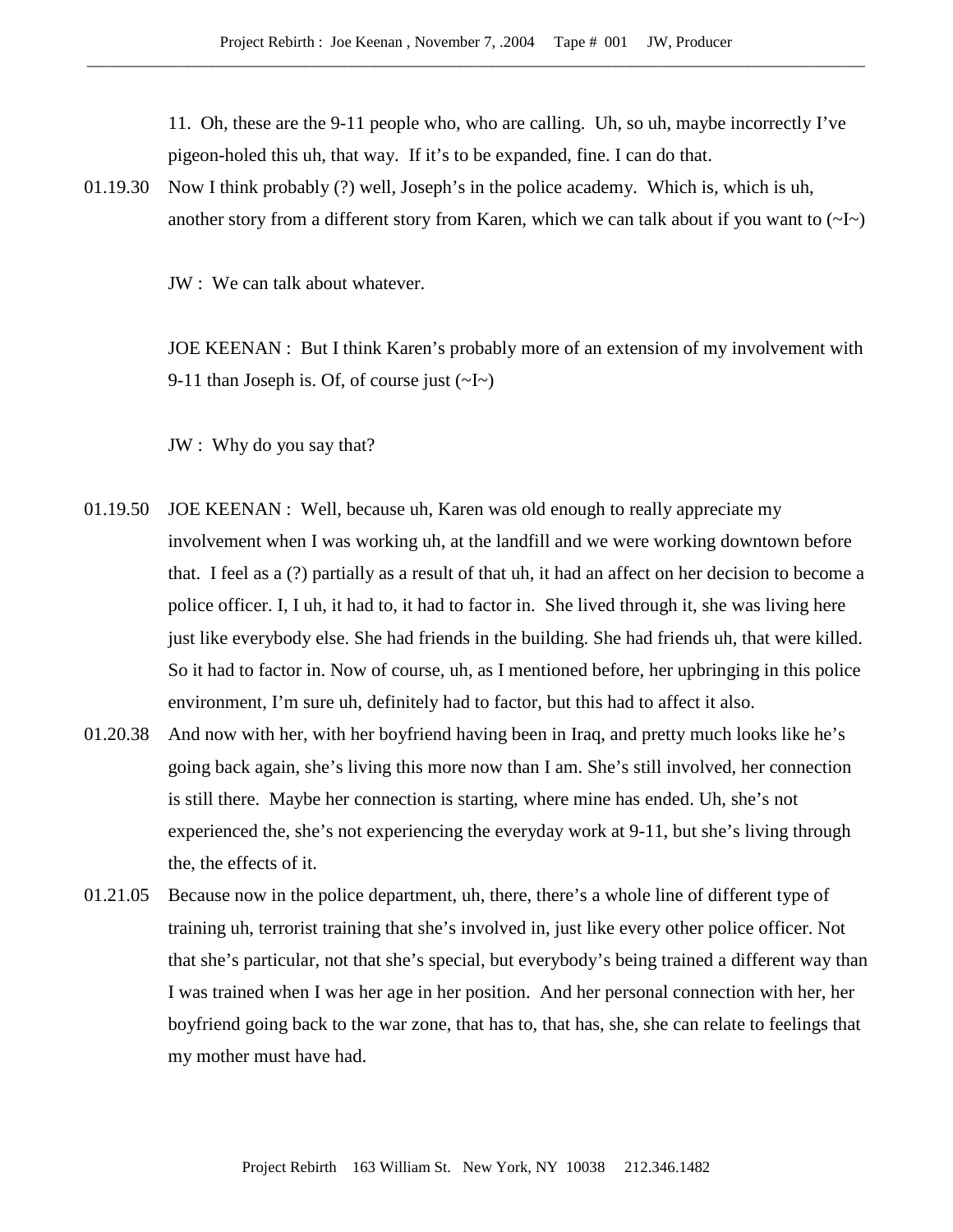- 01.21.36 That I never really had. Even if I had been there, I wouldn't have been experiencing those feelings that she has. When my father went away to war, and all his friends went away to war, my mother and her friends were home. And they experienced whatever environment there was at that time, whatever those feelings were. Now Karen can relate to that, where my other daughter, Jeanine, can't because her husband hasn't been there.
- 01.22.03 So maybe this is affecting her more. I don't know if that makes sense, but  $(\sim I \sim)$

JW : It does make sense. Did you ever hear of a connection between the war and your father's decision to become a police officer?

- 0122.30 .JOE KEENAN : No, I don't really think so, because uh, from what I remember my father wanted to be a police officer before he went away. And he was just waiting to go on to the police department when the war happened. When the war broke out. And then he, like everybody else, went to the war. So I don't think the war experience made him come home to be a police officer. Uh, but he did experience both of them. Uh, he, he was in the war and, and he was a police officer, but, but back then, everybody was in the war.
- 01.23.00 You know, uh, and, and all the police uh, all the men who became police officers when they came back had, had come back from some port of the, some part of the service. What I really was trying to refer to was my mother's feelings about my father being away. That Karen can probably relate to now, or related to last year. Uh, while her boyfriend was away, and now (?) most likely going back again.

JW : Does she talk to you about these terrorist training areas?

- 01.23.40 JOE KEENAN : Sometimes. Uh, I know that  $(\sim I \sim)$  I know the training that's going on, so sometimes uh, uh, I'll see her out, well, she doesn't, Karen doesn't live at home. She has her own place. So I'll see her out of schedule (LAUGHS). I'll, I'll know she's supposed to be working, yet she's in my house, and I'll say, you know, what (?) oh, we had training today.
- 01.23.58 We had a, we did a day tour instead of a 4 to 12. We had uh, terrorist training, we had uh, you know, uh, mobilization training. So I'll know basically what she's going through. We don't really talk about well, what did you do today? Uh, how are they training you? We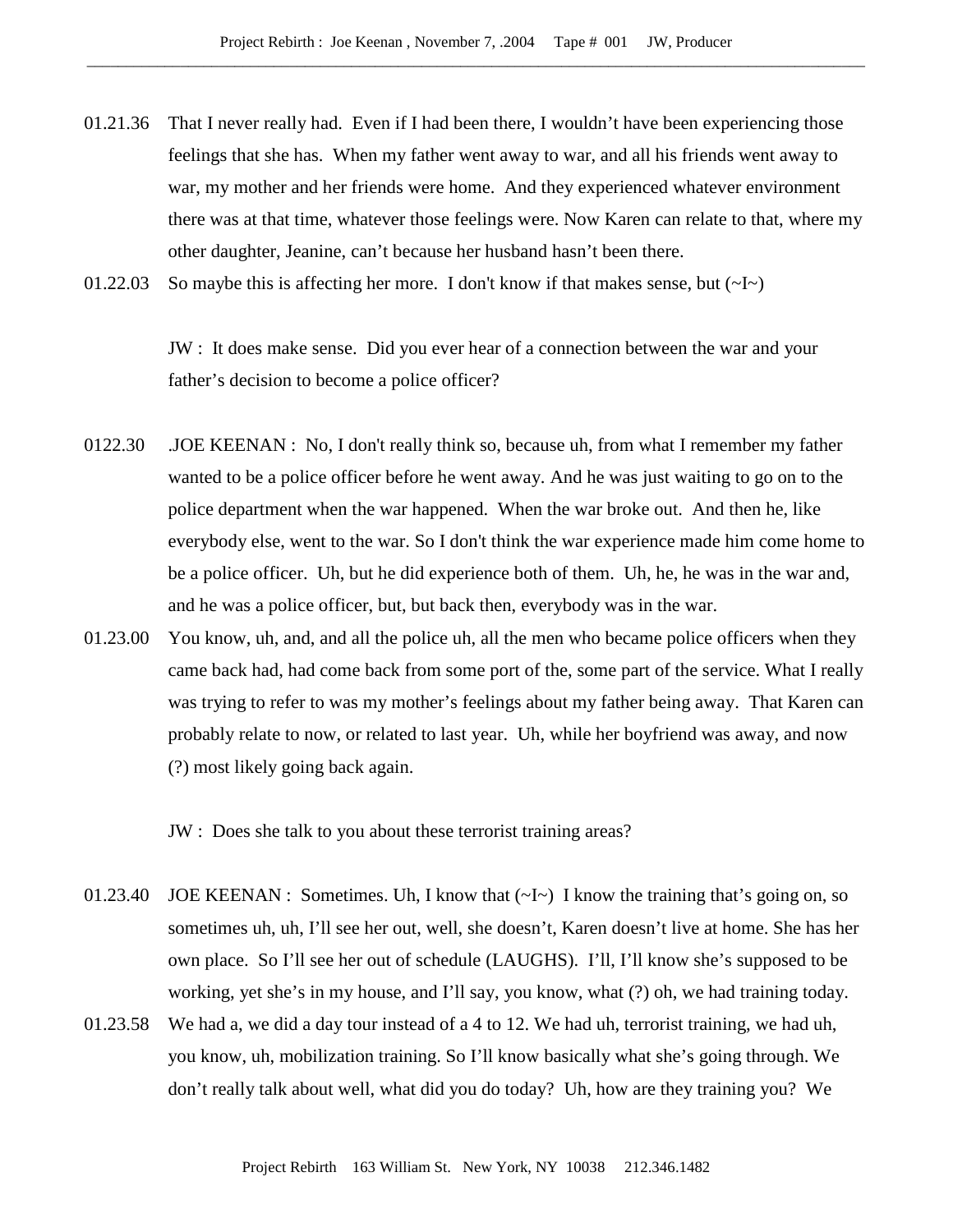don't go that way. But I know what she's doing, uh, just by having a knowledge of where she is.

JW : It's got to be that way?

- 01.24.24 JOE KEENAN : Yeah, it has to be that way, they have to, they have to.  $(\sim I \sim)$  I have to understand what she's doing, just by the nature that I've been there, and they have to train, they have to train the police officers a different way than they trained us. We were uh, I don't know if we thought about it this way, but we were only (?) community-oriented when we came on. our job was the community we worked in. That's not the job anymore. You know, they have the community they work in plus they have to worry about outside factors coming into the community and what are we gonna do and how are they gonna be trained to uh, deal with that. That never was before.
- 01.25.00 It wasn't even an issue. We didn't even, it wasn't that there was such training and we didn't get it. It just didn't exist.  $(\sim I \sim)$  It was just a different game. Yeah.  $(\sim I \sim)$  Different day.

JW : Have you talked about her boyfriend being away?

JOE KEENAN : Well, sure. Uh,  $(\sim I \sim)$ 

JW : This is personal, I know.

- 01.25.24 JOE KEENAN : Well, we don't talk, we don't talk, we're concerned about her feelings uh, about Vinny going away, but we try not to uh, get in, when (?) for instance, when Vinny came home. Uh, I told my son and I told my son-in-law and Karen, that's, that's her business. But I told him I says, look, leave him alone. Don't ask him questions, don't ask him silly questions. Don't ask what did you do, you know, uh, what did you see? I said, leave him alone. Let him have time to come home and, and get back to his routine.
- 01.25.58 He'll tell you what he wants to tell you. And what he doesn't want to tell you, you shouldn't ask. Just leave him alone. And that's pretty much the way uh, we dealt with that. I don't know if it was right. Maybe it was way off-base, maybe it was wrong in handling it that way.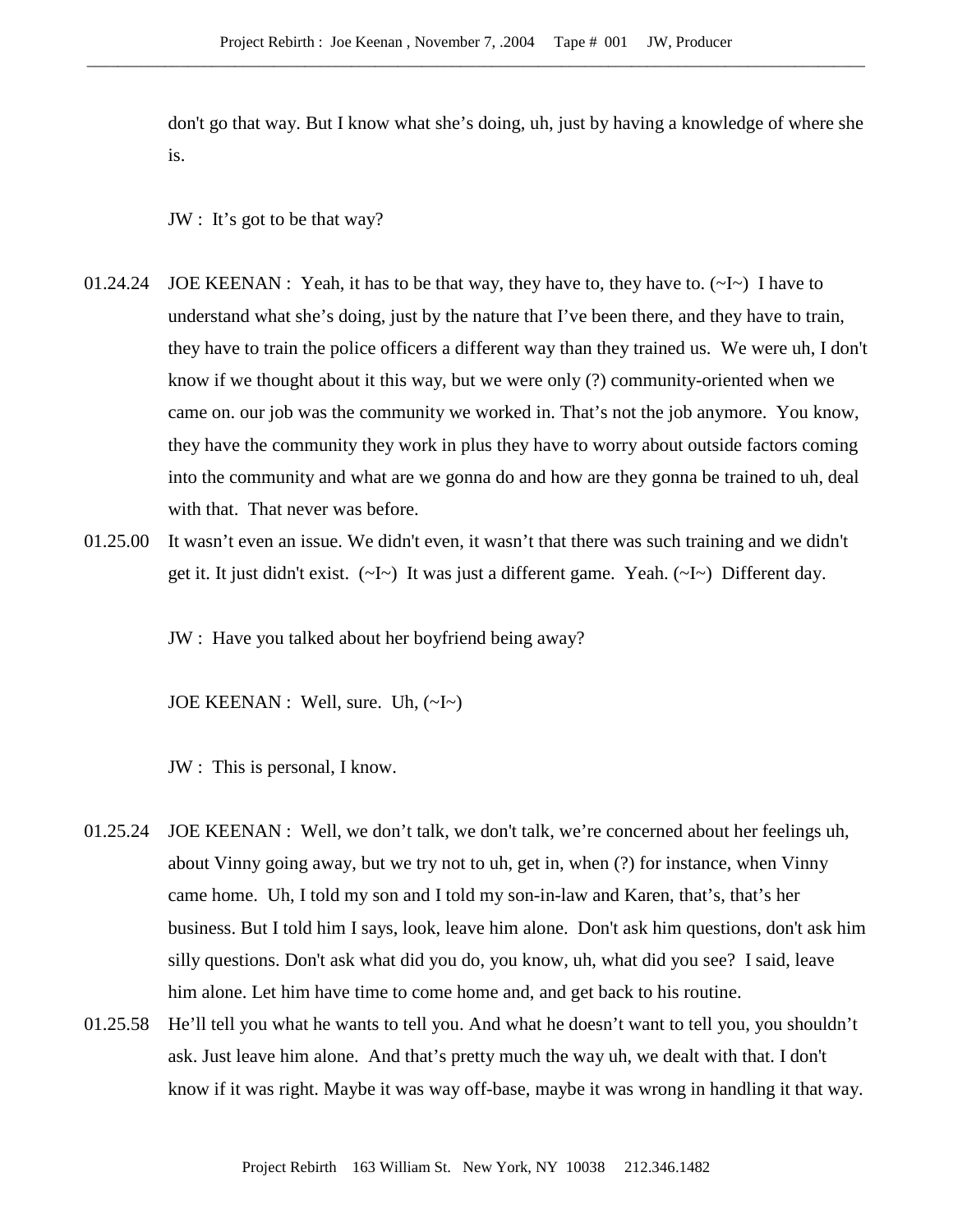But I still personally haven't discussed it with him. The only conversations we've had is, I'll say something along the line, do you (?) do you think you're going back? You know, what did they tell you, when are you going? You know, uh, do you have any idea what you're gonna do, where you're going? Uh, and we'll talk about that, but I've never said to him, what did you do when you were away?

01.26.30 Uh, you know, what did you do on Tuesday, what did you do when you were in Baghdad uh, I've never asked him that. That's, if he wants to tell me, he'll tell me.

JW : Do you think that instinct is  $(\sim ovlp\sim)$ 

- 01.26.43 JOE KEENAN : Probably a police instinct, because I can see with other people, I can see other people asking him questions. And I'll, and I'll pretty much say to myself uh, gee, that's none of your business (LAUGHS).  $(\sim I \sim)$  Yeah, yeah, that's none of your business, will you leave the guy alone (LAUGHS).
- 01.26.57 If he experienced something bad, and he doesn't want to talk about it, uh, don't bring it up. Uh, he'll tell you the funny things. He'll tell you about uh, taking pictures with camels. Uh, I have ten pictures on my computer he sent home with camels (LAUGHS). I don't know why, but uh, apparently that was funny at the time. Uh, and if that's what he wants to talk about, fine. Uh, I'm sure he speaks to his father about it. I'm not his father. Uh, also if, if it was my son uh, maybe we'd have different questions.
- 01.27.29 Maybe we'd handle it a different way.

JW : How's Karen dealing? How are you experiencing the transition from daughter to police officer?

01.27.53 JOE KEENAN : Well I think if I can separate the fact that she's my daughter  $(\sim I \sim)$  and just, which is just really hard to do, and just look at it as Karen and her personality, I have to say I'm pleasantly surprised. Uh, she's, I think she's really, from what I can see and from what I hear from my uh, well-placed spies (LAUGHS) she's uh, she's doing well. Uh, she understands her job, she, she's a good worker. And uh, I think she has a good attitude. Attitude's a lot uh, your attitude has a lot to do with how you perform as a police officer. Uh,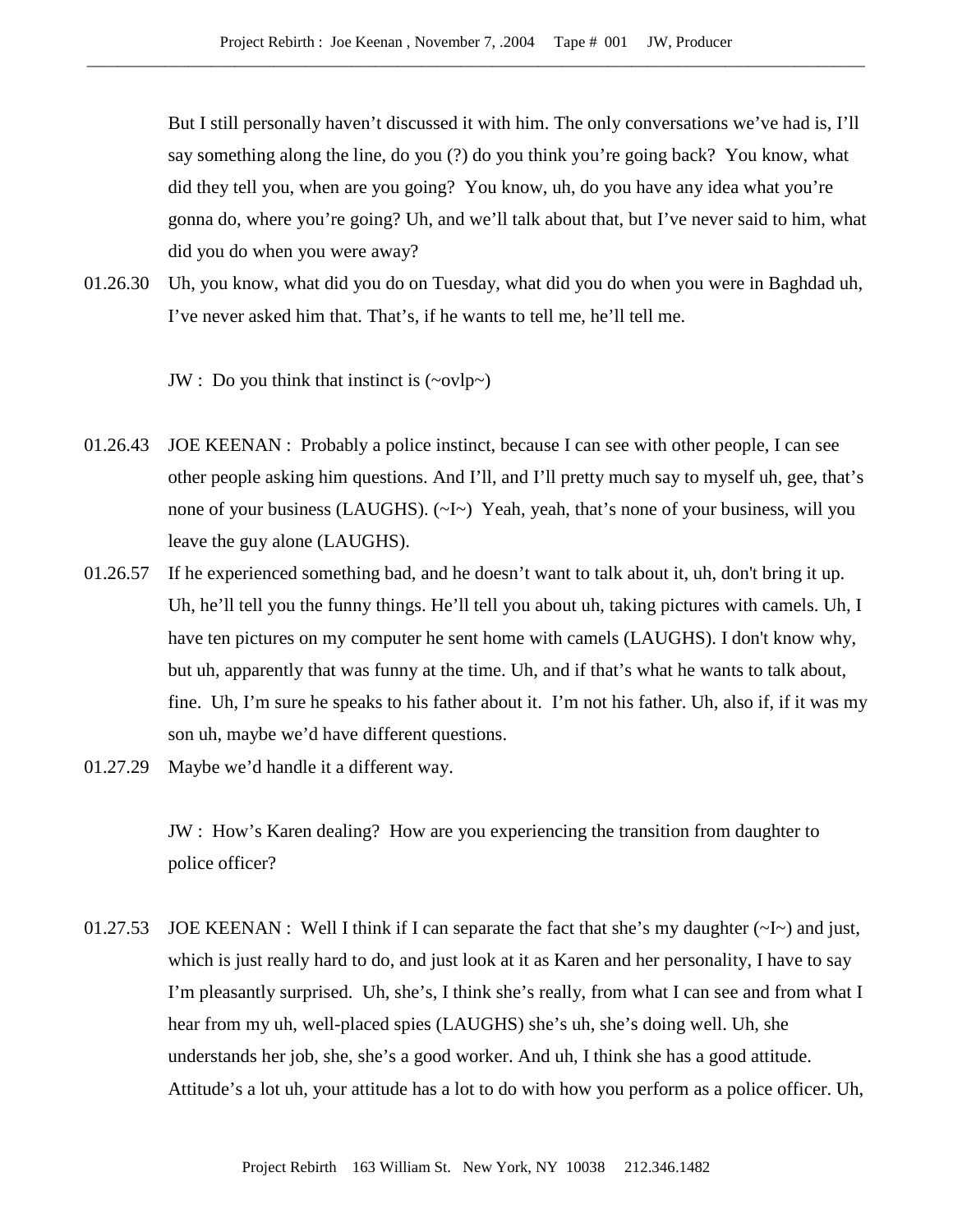everybody wakes up some days when they just don't want to do it, and you go to work and you just don't want to be there.

01.28.32 And it doesn't matter whether you're a banker or a sanitation man or a brain surgeon, some days you just don't want to do it. But if you're overall attitude is good, which she seems to have uh, she seems to be uh, moving along.  $(\sim I \sim)$  Handling it well.

#### (OFF CAMERA REMARKS)

- JW : Was Karen more middle-of-the-road?
- 01.29.02 JOE KEENAN : No, Karen was more than middle-of-the-road. I had to lasso her and bring her in a few times. (LAUGHS) She did her work, she was a good student, she did her work, but uh, she knew how to have fun, too. (LAUGHS)

JW : What about the transition of the year when you weren't home and her career choice to be a police officer?

01.29.35 JOE KEENAN : I don't know about a (?) complete surprise, but probably a 90% surprise. Uh, I know, I knew she had taken the test. Uh, but again  $(\sim]$ 

JW : Did she tell you?

- 01.29.46 JOE KEENAN : Oh, yeah, well, I pretty much told her uh, that comes from that uh, civil service mentality. You never let a Saturday go by that you don't take a test. Uh, you know, 'cos you never know what's gonna happen in the future. And that's true. And, and that's true. A lot of, a lot of guys, I was a college graduate before I went on the job.
- 01.30.04 And uh, one day I'm standing there looking around and I say, gee, I don't have a job. I lost my job, what am I gonna do? So uh, we grew up in that type of environ, blue-collar environment. So I, I encouraged her to take tests, you know, federal tests and state tests and just as I did with, with, with Joseph. And then this sort of came out of the blue the day she said she (?) I think we spoke about this, where she said uh, actually what she said was, I've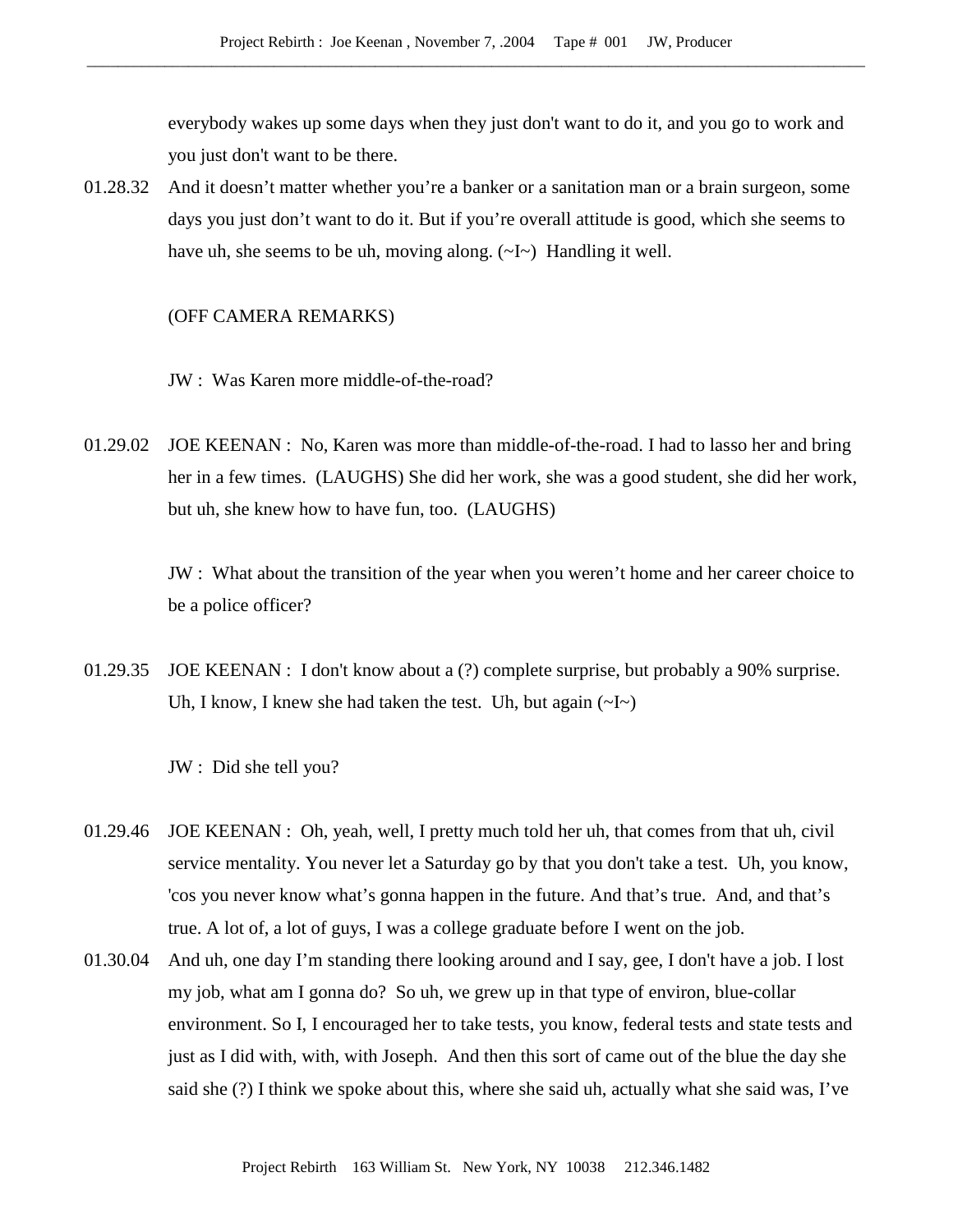been thinking about this, and it has nothing to do with 9-11, but I'm pretty sure I want to go in the police, I want to go in the police department.

- 01.30.36 And that was a shocker. The way she, because Karen is a, at times can be very straightforward. She just says what she wants to say. Uh, and uh, the, it was a surprise that day. And uh, I'm pretty sure we spoke about it although I don't remember specifically. I, we, the way we handled it was Karen this is a surprise.
- 01.31.00 Uh, let me have time to register that uh, let me think about this and we'll talk about it in a couple of days. And if uh, if you convince me it's what you want to do, go do it. And she convinced me. And  $(\sim I \sim)$  she went ahead and did it, and it's over two years now, and she's seems to be doing fine.

JW : How's your wife doing?

- 01.31.23 JOE KEENAN : I think uh, you know, it's hard to tell, but I don't think it affected her that much, 'cos she was used to it. I mean, she saw my father, uh, I know my wife since I'm 15, so it's not like this is a surprise. You know, so uh, I mean, she had an uncle who was a police officer, and, and my father and my, my uncles and my cousins, so she sort of understood a little, and then I did it. And it's now here we go again (LAUGHS), you know, now Karen's doing it. And uh, now my mother has a grandchild doing it. She had a husband and a son and now a grandchild doing it.
- 01.31.57 So here we go again. It's just gonna continue  $(\sim I)$

JW : What about your mother?

01.32.05 JOE KEENAN : My mother? She was uh, surprised, but happy. Uh, she said, do you think it's good for her? Do you think? I said, I think she can handle it. Yeah, she's smart. She knows her way around. She's tough inside. I don't mean tough I'll punch you in the nose. But she's tough inside. Uh, so I think she can handle it. And uh, she doesn't seem to have any problems with it.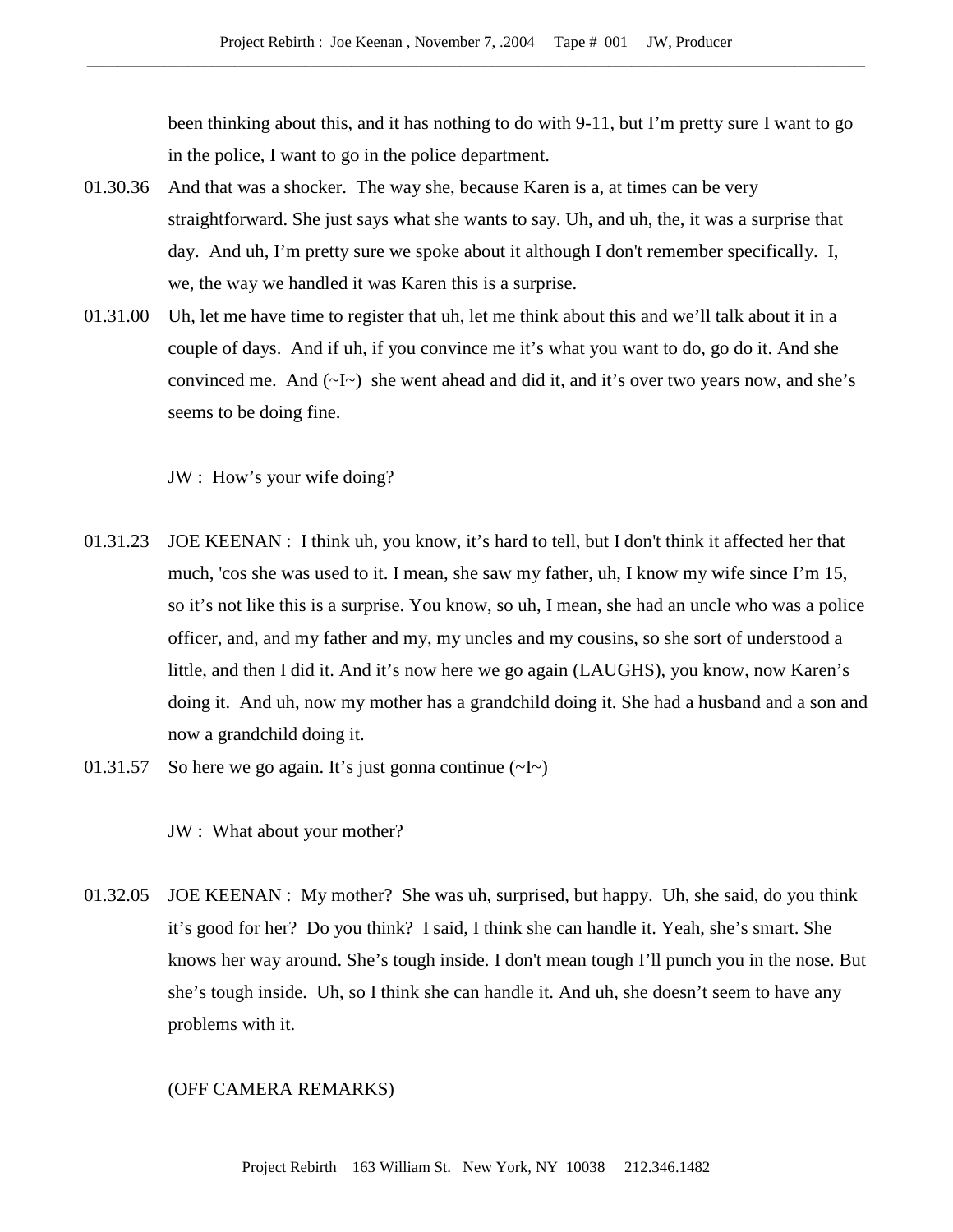- 01.33.05 JOE KEENAN : (MID-STATEMENT) I'm pretty much covered from March 'til Thanksgiving. And people say to me uh, we talked before about uh, when you meet the other guys, what are doing, what are you doing? They, that's a big question, what are you doing, what are you doing? And I always say I'm doing nothing. Uh, and then I qualify it and I tell them from March to June, I do my baseball. From the end of May 'til the beginning of September, I do men's leagues, and then from September 'til Thanksgiving I do football and from Thanksgiving to March I'm a bum.
- 01.33.30 And uh, (LAUGHS) that's how I break it down. That's how I break down my year (LAUGHS).

JW : What will do you?

- 01.33.37 JOE KEENAN : I'm gonna be a bum. I'm probably gonna wind up painting the house and doing all those little honey do's. Uh, you know, the, the bad thing about your kids getting older is you no longer have one honey do list. I now have 3. (LAUGHS) I have one on my kitchen table, one on Jeanine's kitchen table, and one on Karen's kitchen table (LAUGHS). And now the girls are arguing, Daddy said he'd come here Thursday, and he's not finished in your house yet.
- 01.34.01 And I need him because I have to get this done. So (LAUGHS). So now they argue with each other.

JW : Your son joined the Academy? He's different?

- 01.34.18 JOE KEENAN : He's different. Uh, when Joseph left high school, he, he went to Xavier High School. And uh, when he graduated, he got some college offers to play ball. He was very good athlete. He is a very good athlete. He's a much better baseball player than he is football player, but football was his love.
- 01.34.37 He had some Division 1 scholarship offers for baseball, and uh, he didn't, he only had one Division 1 football offer. He uh, basically Division 2 football offers. And he uh, he took an offer to go to Kings College in Wilkesberry, Pennsylvania, which is a Christian Brothers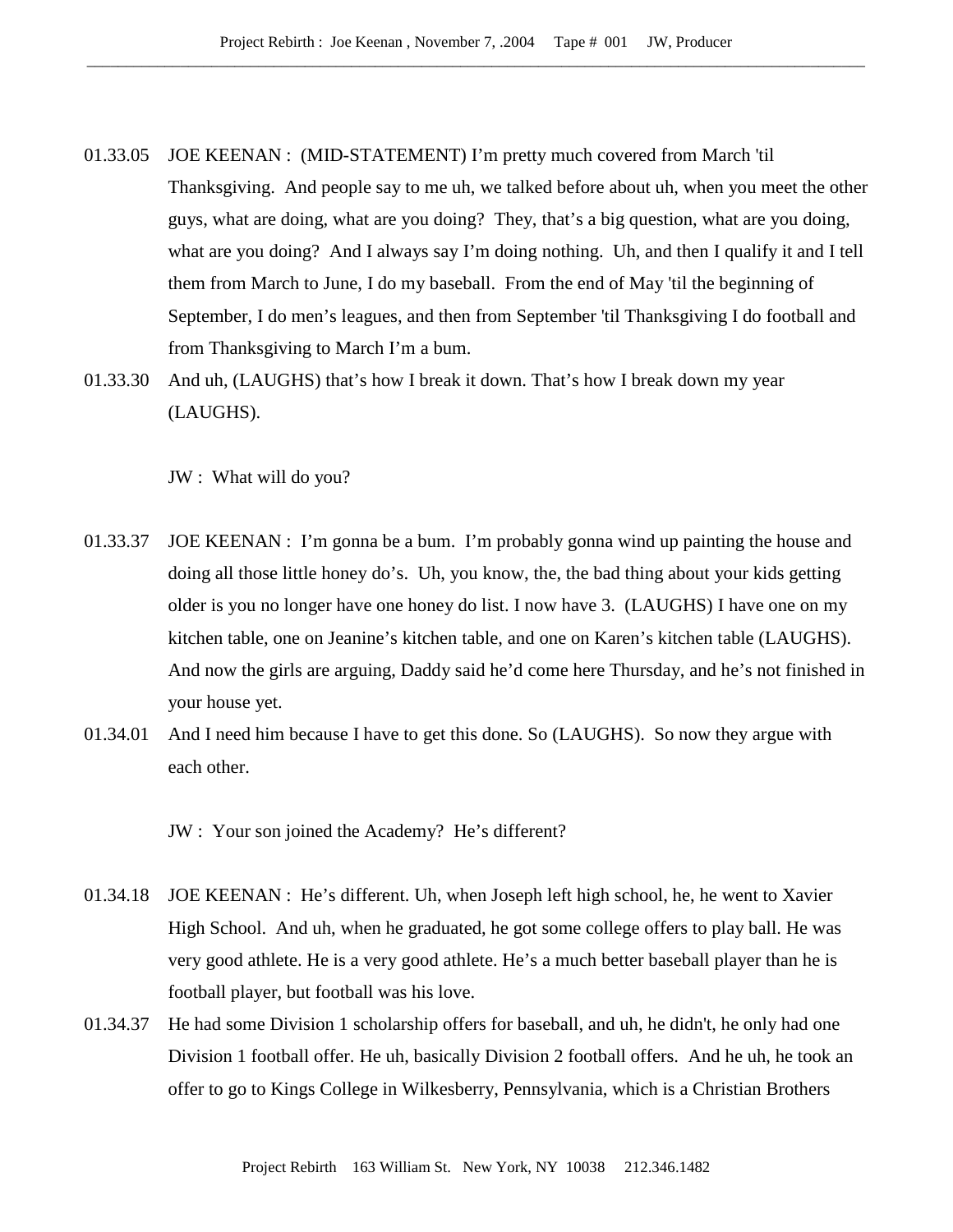school, which a very good school. They're the people who own, I think they own 3 colleges. They own Notre Dame, I might be saying their name incorrectly. But uh, I think they're the Christian Brothers.

01.34.05 They own (?) Notre Dame, they own a place called Holy Cross, and they own Kings' College.

## JW : Holy Cross in Indiana?

- 01.35.04 JOE KEENAN : In Indiana? No, not the one, not the one in Massachusetts. It's another one I believe in Indiana. And they, they have these three schools. So they offered him, they made him an offer where he could play baseball and football, because most schools, the coach only wants you to play one things. The coaches are very territorial. Football coach doesn't want you getting hurt sliding, and the baseball coach doesn't want you getting hurt being tackled.
- 01.35.34 So they really don't want you to play two sports. So Kings College said that he could play two sports. And when we narrowed everything down, the colleges and the, the quality of the schools and what the offers were back and forth, uh, we started narrow down, narrow down and, and Kings was the place he chose. He goes away, and what happens? He gets hurt (LAUGHS) He gets hurt playing football.
- 01.35.58 And uh, he was hurt badly enough that he lost his NCA eligibility. The doctors pulled his eligibility. There was a 3 or 4 month period where he would, he was being reexamined every 3 weeks, every 3 weeks. Finally uh, he got hurt in November, and I think it was around March that they pulled his eligibility, and they called me up and they said, look, the doctors feel he shouldn't play. Well, if he can't play, he can't play. That's all there is to it. I think they were, I think they were waiting for an argument from me.
- 01.36.30 Uh, I think they had a little New York prejudice where they thought I was gonna say what do you mean he can't play? But, but I didn't accept it that way. They, they uh, they kept up their end of the bargain for, as far as school was concerned, so I was happy with that. Uh, but uh, his eligibility was pulled. When that happened, I think he lost a little bit of his identity, because he had been playing since he was 7 years old. And he was the big shot in high school, you know, in the neighborhood and even though he didn't flaunt it, he walked a little bit that way (LAUGHS).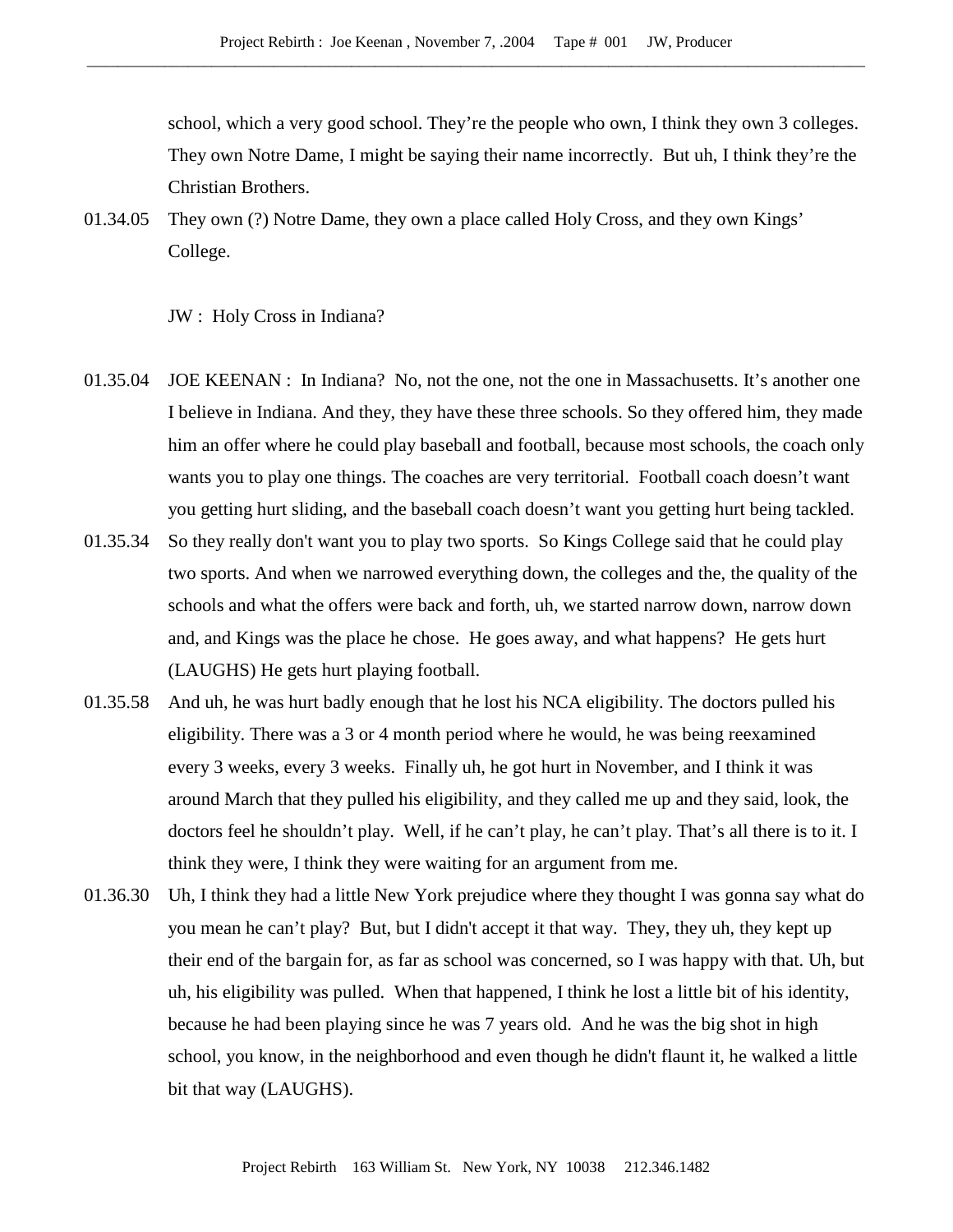- 01.37.02 And then when he went to college and now all of a sudden he lost it, and now he's sitting in his room and all his friends are going to football practice. And he's sitting in his room and they're all going to games and to meetings, and it affected him. And he called me up and said uh, I want to come home. I don't want to stay here anymore. So he came home. And it sort of killed that next semester and then the following semester, he went to St. Francis in Brooklyn, and he was going to school there.
- 01.37.30 But I think he really lost his zeal for it. And he was doing it because he knew he had to if he wanted to stay alive. (LAUGHS) You know, he wanted to live in our house and have food, he had to go to school. So he was doing it, but he really didn't have his heart in it. And he had taken the tests, like I mentioned before, a Saturday can't go by without taking a test. And police department called him and he said I'm gonna go.
- 01.37.57 So he left school, he still has a year to go. But he left and he went on the police department. Now in his case, in Karen's case I would have said, don't do that. I would have said finish school. In his case, I still feel finish school, but I think now in, in his situation, it's good. He can always finish. You know, if, if he really wants to he has the next 20 years to finish. Uh, so it, I think it uh, maybe that identity that he lost a couple of years ago when he stopped playing football, maybe he's regained it in a different, different aspect now.
- 01.38.34 Uh, I don't know if that sounds too much like I'm trying to climb into his head, but I, as I mentioned to you before, he's, uh, I, I think he's gotten older in the last few months. I can see the way he's behaving. And he comes home, he does what he's supposed to do, he gets up in the morning without us having to chase him, which is good because he gets up at 5 o'clock, and I'd hate to be getting up every morning at 5 o'clock to make sure he's up. (LAUGHS) But he gets up and the night before he makes sure his uniform's cleaned and pressed.
- 01.39.00 And he gets up and he gets dressed and he goes to work. And he comes home and he does his studying at night. I told him, I said, if you had studied this much when I was paying to send you to school, as you are now, I said, you could be a doctor by now. And he laughed, he says yeah, I guess you're right (LAUGHS). But he, he wants to do this. So uh, if, if you want to do something, you do it. And he's uh, I, I think he's jumped into it. We'll see. You never know. we'll see, but right now, I think he's accepting it in, he, if I were his instructor in the academy now, I think he'd be one of my good students.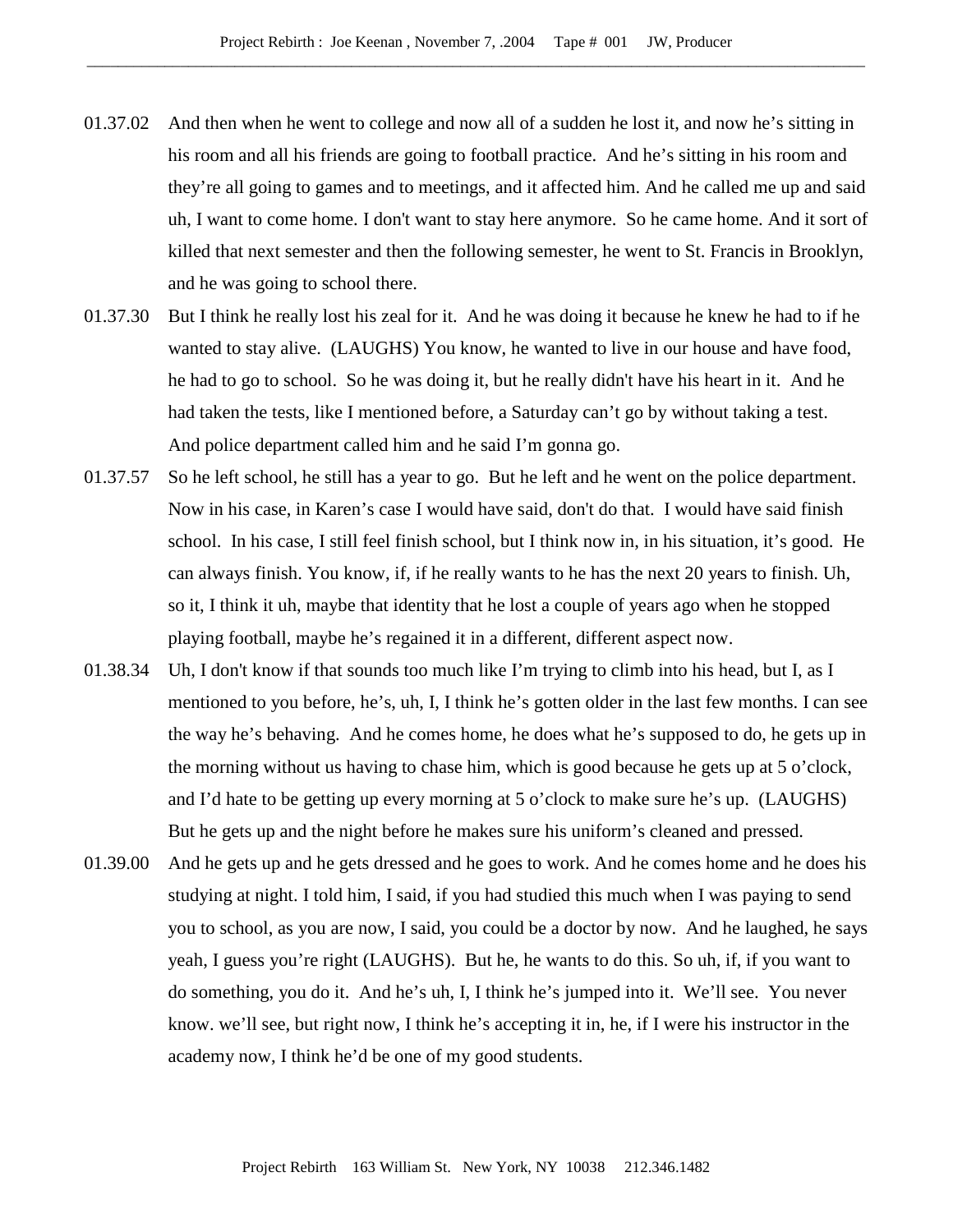- 01.39.37 He'd be one of the guys I wasn't worried about, and I'd be worried about somebody else who might be floundering a little bit. But he has a good situation, too. He's not married, he's young. He doesn't have to worry about his family and his kids. He's got guys in his class, 32, 33 years old with kids. Those poor guys, it's hard. You know,  $(\sim I \sim)$  Yeah, yeah, when you come home at night and you have to study, and the kids are running around the house or they have to do their own homework, and uh, it's not easy.
- 01.40.02 But he has a, he has a good situation for right now. He's younger, he can come upstairs, go up in his room or go down in the basement with the computer and do his work. So he seems to be doing it. I got my fingers crossed, we'll see.

JW : How's the neighborhood?

JOE KEENAN : Yeah, we, we still live all next to each other (LAUGHS).

JW : How many houses does your family occupy?

01.40.23 JOE KEENAN : We have three houses together right now. Where I have uh, my house next to my house are my in-laws. And next to my in-laws is my mother and my sister. It wasn't always that way. Originally  $(\sim I \sim)$ 

JW : Were the in-laws on the other side?

JOE KEENAN : No, no, no, no (LAUGHS).

JW : The in-laws far away?

01.40.39 JOE KEENAN : Sort of (LAUGHS). I have a little story about that, too. Uh, uh, my father bought the house there in '63, 1963. And that's where we, from 1963 on, that's where we grew up. Then I got married and I moved away. And then a house became available on the block. Actually before that, the people who lived next door to us decided to move to South Carolina, and my cousin bought that house.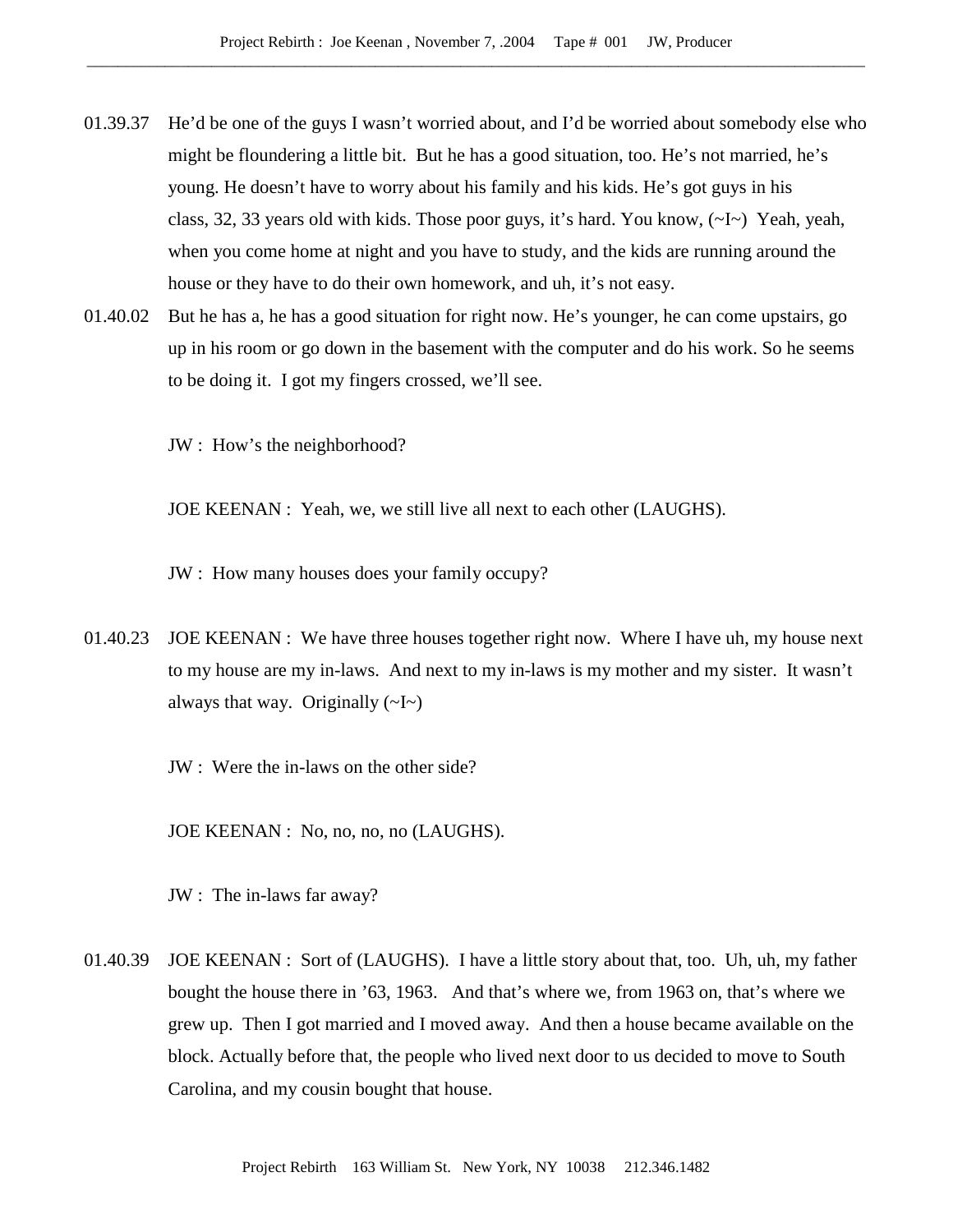- 01.41.07 Then uh, a few years later, I was looking for a house, we were ready to buy a house. And we're looking around in the neighborhood and wanted to stay in the neighborhood. And a house on the block became available. It was a little bit of a ghost house. It was the run-down house on the block. So we bought that. And we built it up, so I was living next door to my cousin, who was living next door to my mother at the time. Then my cousin got sick and he died.
- 01.41.31 So his house was for sale. My in-laws were looking to move from where they were, and they said, well, what about we buy this house? So they bought that house and they moved in, so now we're all, we're all connected. One day I'm out in the backyard and I'm, I'm working, I'm doing something and I, my father-in-law is there supervising. And uh, he's really giving me the business. (LAUGHS) So we call him Pop. And so I said to him, Pop.
- 01.41.59 Give me a break, huh? (LAUGHS) And he says, that's what happens when you live next door to your in-laws. I said, whoa, wait a second. You moved next door to me. I didn't move (LAUGHS) next door to you. (LAUGHS) And we laugh about it. We still laugh about it now, I still tease him (LAUGHS).  $(\sim I \sim)$  And now, and uh, Karen lives only, Joseph still lives with us, Karen only lives ten minutes away. And Jeanine's about 20 minutes, a half hour, depending upon traffic, no traffic.

JW : How's Jeanine?

JOE KEENAN : She's doing (~I~)

JW : There's news?

01.42.28 JOE KEENAN : Yeah. So uh, she's pregnant. So we'll, we'll uh, hopefully things will go well. Uh, so we're looking at an addition probably late March. It's gonna go right into my baseball season. (LAUGHS) It's gonna mess it up (LAUGHS). So uh, uh, so we're keeping our fingers crossed there, that that works out.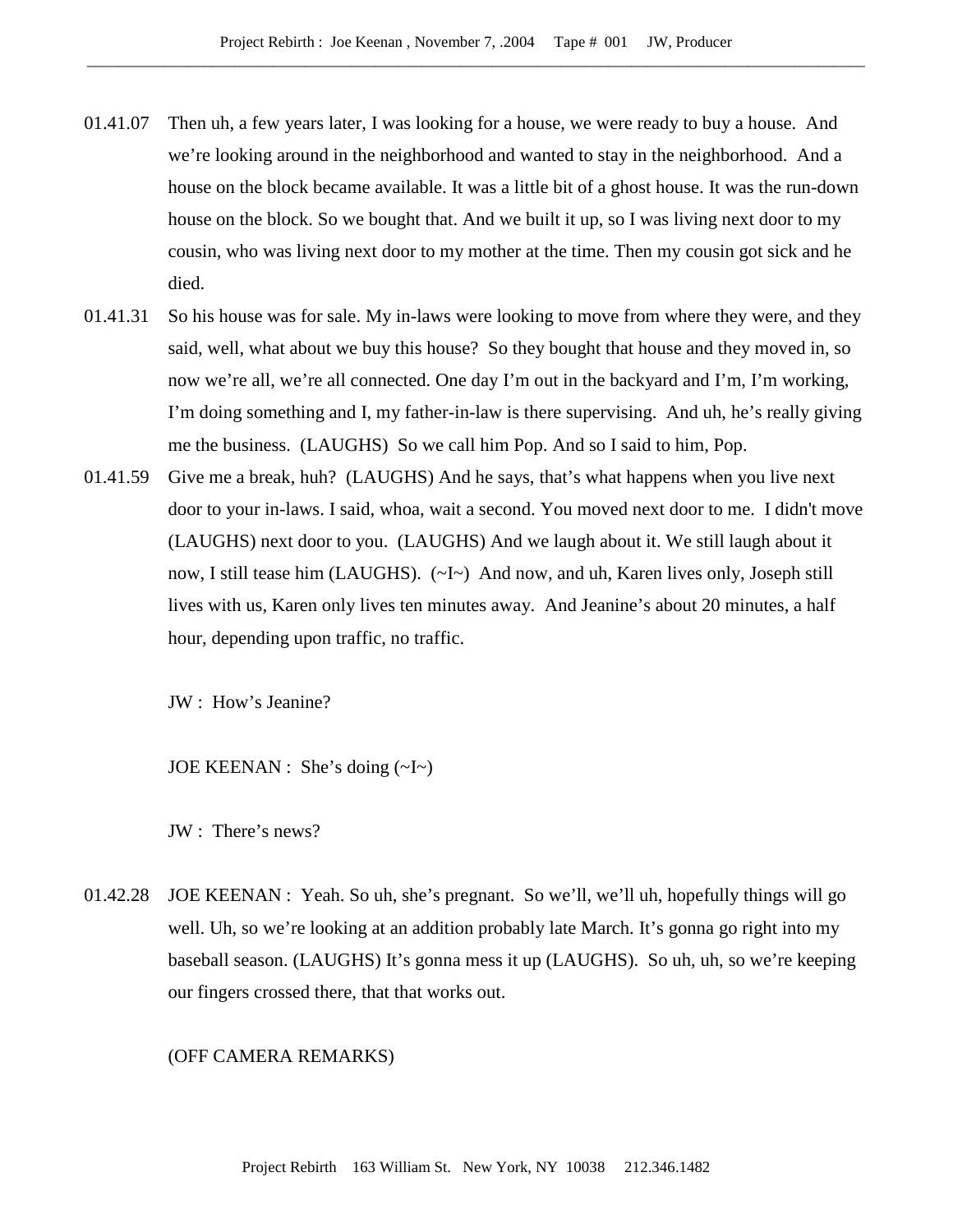JW : What about cops being task-oriented in relation to the documentary?

01.43.05 JOE KEENAN : Well, my, my original understanding about speaking with you for this documentary was that uh, I thought you wanted my experience in relation to 9-11. Which you do, but you want more than that, which I didn't really understand in the beginning. And  $(\sim]_{\sim}$ 

#### JW : (COACHES RESPONSE)

- 01.43.30 JOE KEENAN : (MID-STATEMENT) Cops uh, when we, when we get a job uh, it's a task. We, we're task-oriented. We move from job to job to job. When you work in a radio car, and you work in a busy precinct, you might get 17 jobs for the night, 17 calls over the radio. Each one's different. You go and you do it, you stop, you go to the next one, you perform that task, you go to the next task. Some tasks are big, some tasks are five minutes, some tasks are 3 years, depending upon what it is. So when I went to work in relation to, to 9-11 and we worked in the landfill and we did, and we did the recovery, that was my job at the time.
- 01.44.03 I completely immersed myself in that job. And after we got over the original emotional effect of it, it then started to become our job. We knew what we were doing, there's no question about we knew what we were doing. But it became a job and it was a hard job. And we did it for 10 months. And by the time we got to the end, we were ready to stop.
- 01.44.28 That, that task, that job was over. Uh, we didn't feel different philosophically about it, we still had our, our feelings, and probably more so, whichever way they were, but probably our (?) feelings were stronger. But it was a job, it was a task, we did it and we were ready to move on. And in relation to this now, the documentary uh,  $(\sim I \sim)$  I really don't know  $(\sim I \sim)$  what else there is for me to say. I feel like every time I come here I'm saying the same stuff over and over again.
- 01.45.01 We seem to have better conversations off the camera (LAUGHS) than we, than we do on.  $(\sim I \sim)$  Uh, but uh, I'm not sure how much more uh, I have to offer you. My, my job was, my job is done. In relation to uh, 9-11. I still have my own personal feelings about it, but I don't see it affecting my life in the future now. Uh, because I haven't moved on to another task.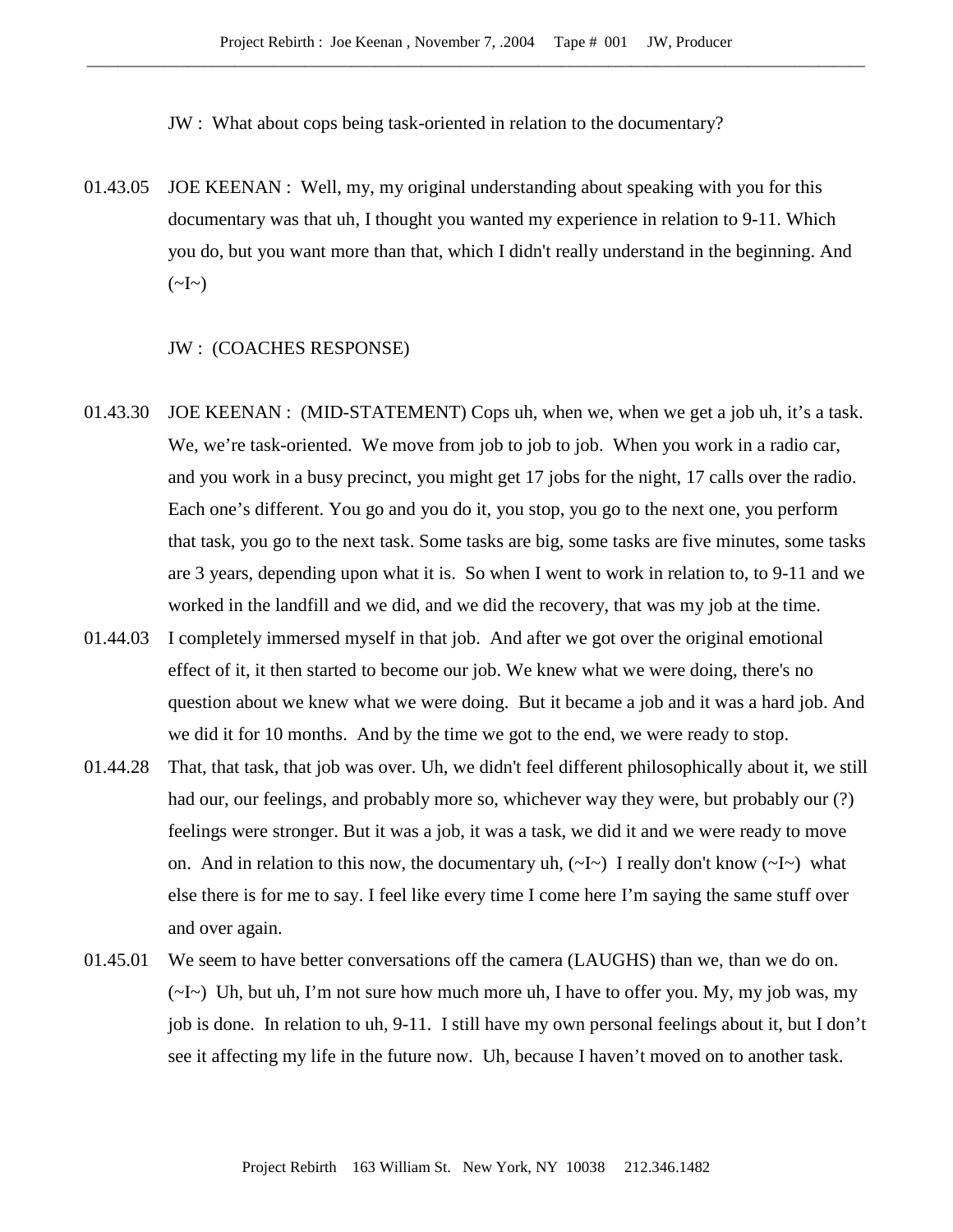My task after that was to become retired. And now I'm doing that and I'm moving in a whole different way.

- 01.45.38 Uh, I, I don't have a job now that's affected by my last job. And uh, I'm not every day thinking at my desk or, or out in the field in relation to experiences or, or things that I've learned from 9-11. Uh, do I think about it, sure. Everybody who lived in New York thinks about it.
- 01.45.59 And uh, do I think about it more than other people? Maybe uh, maybe (?) I'm sure less than a lot of people and more than some people. But I think, I think we pretty much move on. now, when, when something triggers a memory.

JW : What might that be?

- 01.45.16 JOE KEENAN : Well, something on TV. Or uh, or uh, going for instance, this year, 9-11. last year you asked me what did you do on 9-11. This year on 9-11, I really planned to do nothing.
- 01.45.28 Uh, nothing, (?) 9-11 or, you know, related.

JW : Was that by design?

- 01.46.35 JOE KEENAN : (MID-STATEMENT) by design. (~I~) Well, I just, I was ready to move on. I'm ready to leave it. I was invited down to the ceremony. Uh, but I passed it on to the new president of our society. That, that I said you go. And now I had, I was there. Uh, I, I had my shot there. I, I don't want to go. And I didn't. I didn't want to go. And if it, it had been uh, a rainy, dreary day I might have just sat in my house all day and read.
- 01.47.01 I don't, I don't know what I would have done. But as it turns out, I had a football game that day. So I went to the, one of the high schools in Brooklyn, Poly Prep High School, uh, to do a football game. Uh, I think it was a Saturday this year. (~I~) Pretty sure it was a Saturday. And they had a ceremony uh, honoring uh, alumni that were lost on 9-11. So I was there for that. But it wasn't really me. Uh, I was just one person who happened to be there while this ceremony was going on.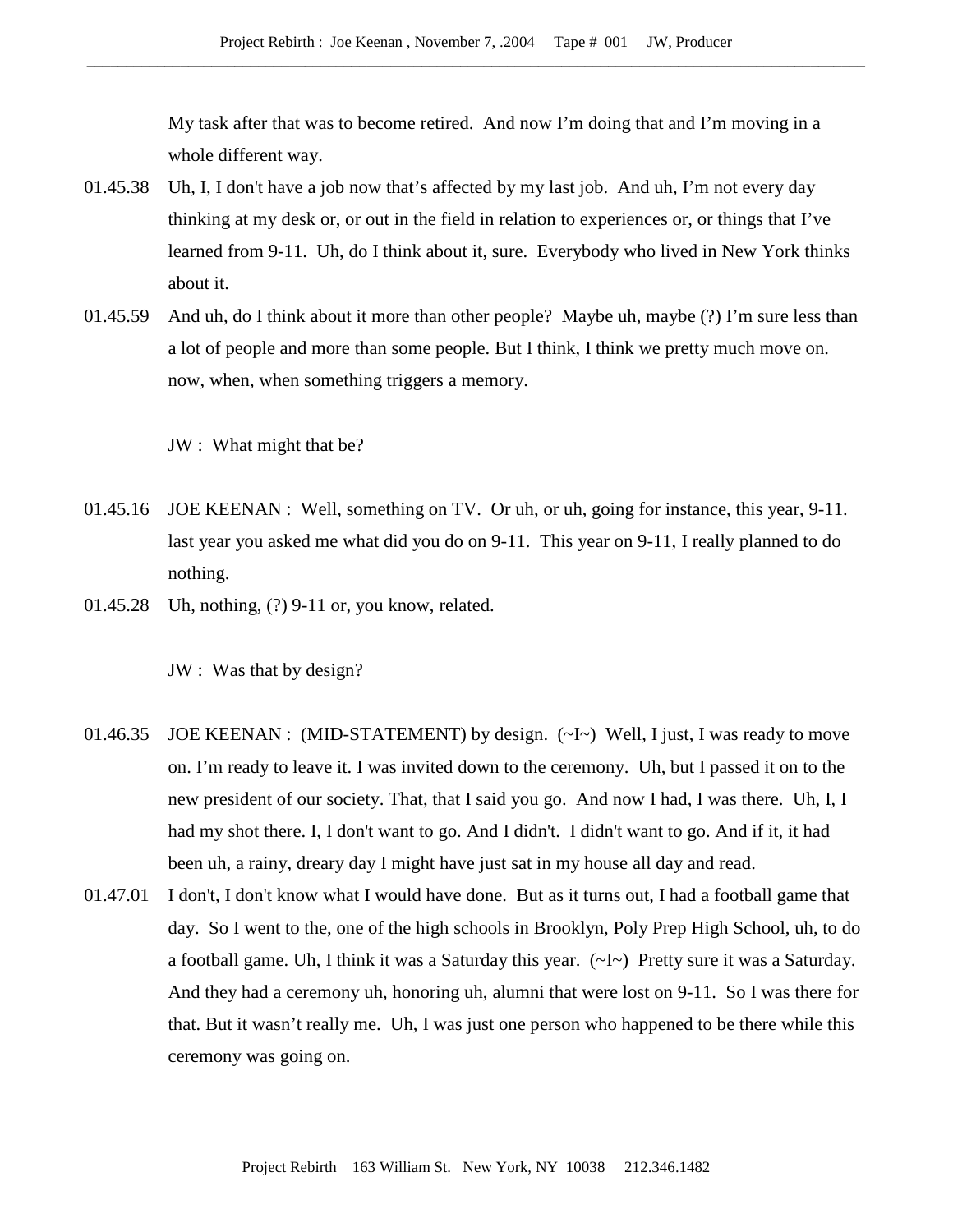01.47.30 And in a way it was good because I didn't have to do anything with it. I didn't have to be part of it. I was just a spectator. And that's pretty much where I am now with it. I'm a, I'm a spectator. I'd like to uh, I'll never forget it. I have my own feelings about it and my own memories of it. Honestly, things are probably triggered less often than they used to be, but that's just nature. That's just the way things are.

JW : What do you think that is actually?

- 01.47.59 JOE KEENAN : It's probably a defense mechanism. It's probably easier to move on than to dwell on it. And, and you get new focuses, new things to, to eat up your time. I had nothing else in my life from uh, when 9-11 happened until we, we closed the landfill. There really uh, oh, sure there were things that you did and you, you saw people. But your whole focus every day was, was that, was work. And uh, not in a negative sense.
- 01.48.31 It was definitely a good experience for me, but I had my fill. I'm uh, I'll uh, give it every respect that it, that it deserves. From now until I die. But I'm ready to, to leave it, ready to move on. I don't know where moving on goes, but I'm ready for it.

# 01.48.57 END OF TAPE # 001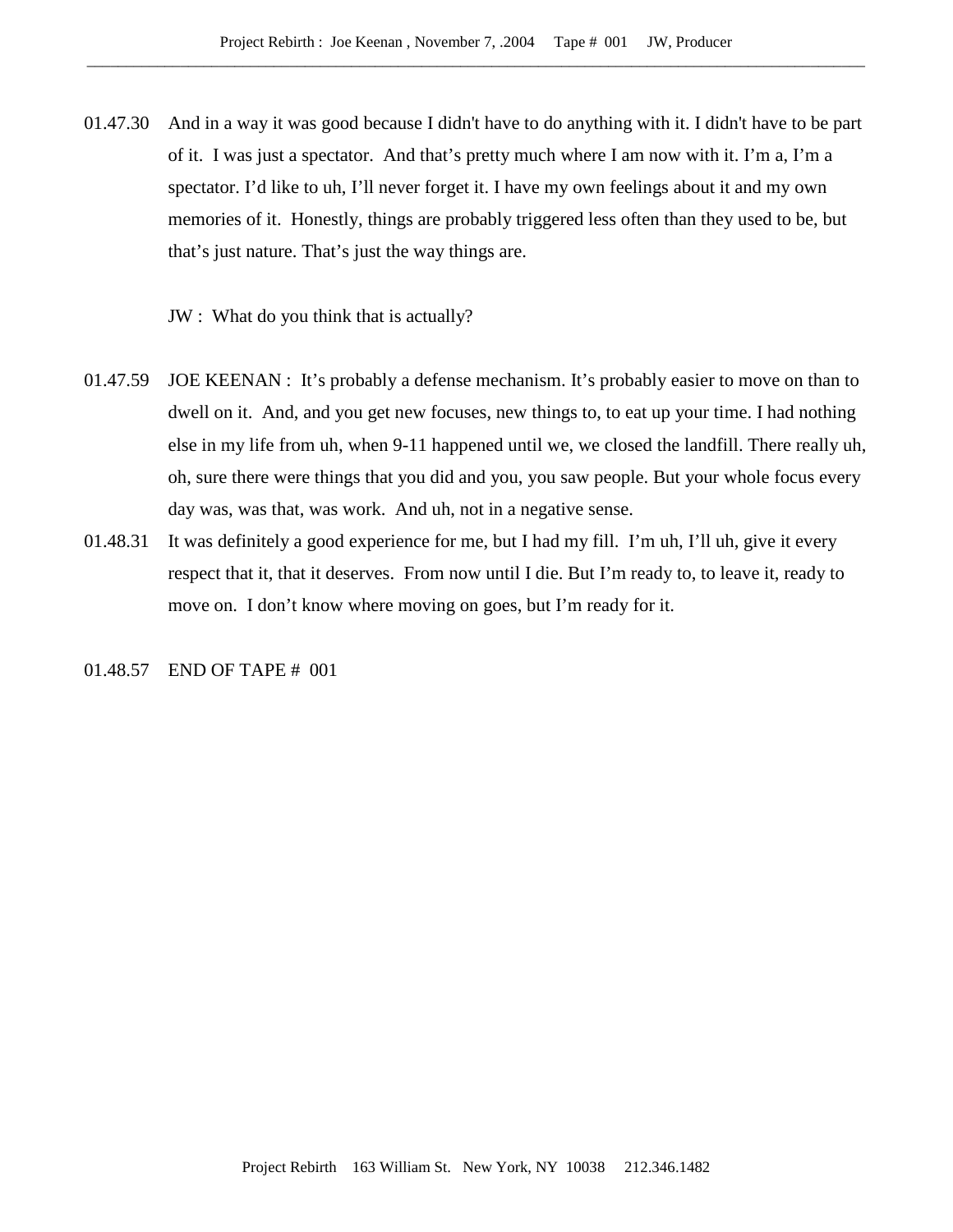# **TAPE # 002 Joe Keenan, November 7, 2004 JIM WHITAKER, Producer/director PROJECT REBIRTH**

## 01.48.54 PICTURE UP

#### (OFF CAMERA REMARKS)

- 01.49.23 JOE KEENAN : If, if I had to, if you tied me down and forced me to make a decision, I'd have to say that she's probably my continuance here. She's picking up. I, I passed the baton. And, and now she's moving along with it. You know?  $(\sim I \sim)$  Because of her, her relationship with her boyfriend and, and work and so she can't get away from it. It's, it's a continual uh, reminder for her, probably more so now than it is for me.
- 01.49.54 And two years ago, it was more so for me than it was for her. So uh, uh, it's, it moves along that way.

JW : What about Iraq and the elections?

- 01.50.23 JOE KEENAN : I, I stayed up all night to watch it, and when uh, Joseph got up for work in the morning, he said, any change? And I said yes and no. I said it, it's not over, but it is over (LAUGHS) you know? We know who's going to win, they just haven't announced it yet. Uh, I, I was a Bush supporter. You know, I, I probably would have been a Bush supporter even if there was an Iraq. Uh, you know, that's just the way I leaned. Uh, but uh, I believe and I might be a 1000% wrong, but I believe we don't know what's going on over there.
- 01.50.56 And it's just because it's, it's hard for, it's hard for the government, whose ever running the government, to tell you everything, because when they tell you everything, they pay their hand. And you shouldn't know everything. Uh, I don't think I'm oppressed by my government, so if they don't want to tell me something that might scare me, that's Ok (LAUGHS). You know, you don't have to tell me, I don't want to know. But I, I think there's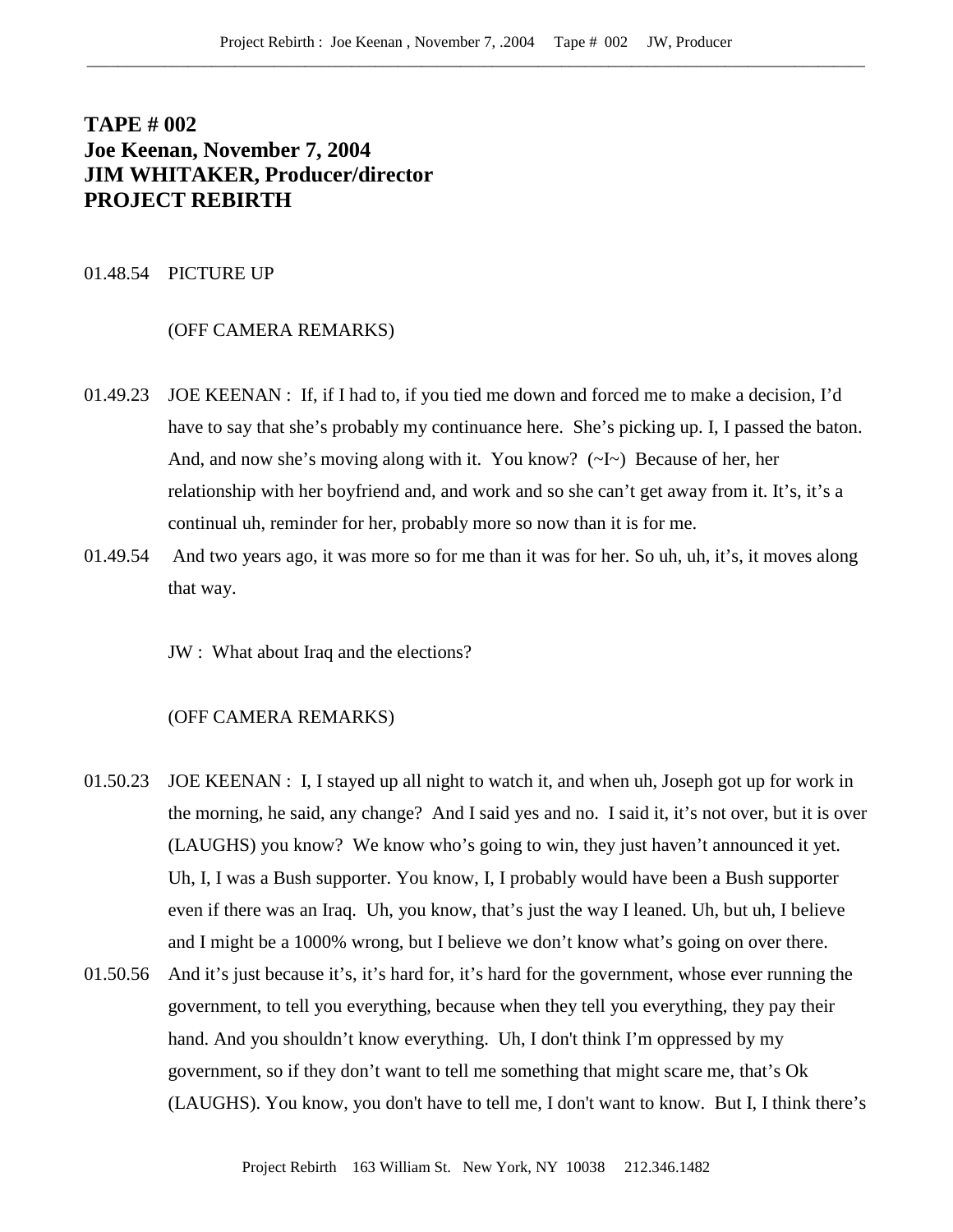probably like you know, nobody talks about the schools that are being reopened, the water plants that are being reopened, the cities that are being rebuilt, people getting jobs over there. Nobody talks about that, and that's not fair uh, because that is going on.

- 01.51.32 Are there still terrorist bombings? Absolutely. Is there still fighting in the street? Absolutely. But good stuff is happening, too. And news just by its own nature you, you don't open up the daily news in the morning or any, in any daily news where you live, to read about uh, uh, little old ladies going to church. (LAUGHS) You want to know what happened last night. What was bad.
- 01.51.57 Uh, so the front (LAUGHS) the front two or three pages of (?) a newspaper aren't about good things. They're about things that uh, are going to affect you, and maybe I'm wrong, but that's the way, that's the way I feel. I, I feel that uh, as with every aspect in life, as with every occupation, the media skews things they way they want to  $(\sim I \sim)$ . And that's, and that's the truth, and anybody who doesn't want to accept that isn't looking at reality. (~I~) If you're on the side they're skewing to, fine, it's good. If you're on the other side, it's not so good (LAUGHS).
- 01.52.28 If you don't agree with them, you say oh, they're ruining everything.

JW : Why is it always the bad news?

- 01.52.35 JOE KEENAN : It's not news reporting, it really isn't news reporting. Because good things are news, too. Uh, but they only report how many people are, you know, they report how many guys were killed every day. Well, that happens in war. You know, and, and is it good? No, and would it be better if those thousand soldiers hadn't died, absolutely. But you know, that, that's what happens in war.
- 01.53.01 You know that going in, and if it affects you personally and only one person dies in a war and it's your person, then it was a tragedy. Uh, so I think a lot, a lot of good is going on there. And a lot of bad is going on. and if bad has to go on, I'd rather the bad go on there than here. And, and I, I think our presence there is helping that. Uh, is, is protecting us. I might be wrong. That's the way I want to think, so that's the way I'm going to think (LAUGHS). You know, show me different (LAUGHS) you know, that's the way everybody feels, though.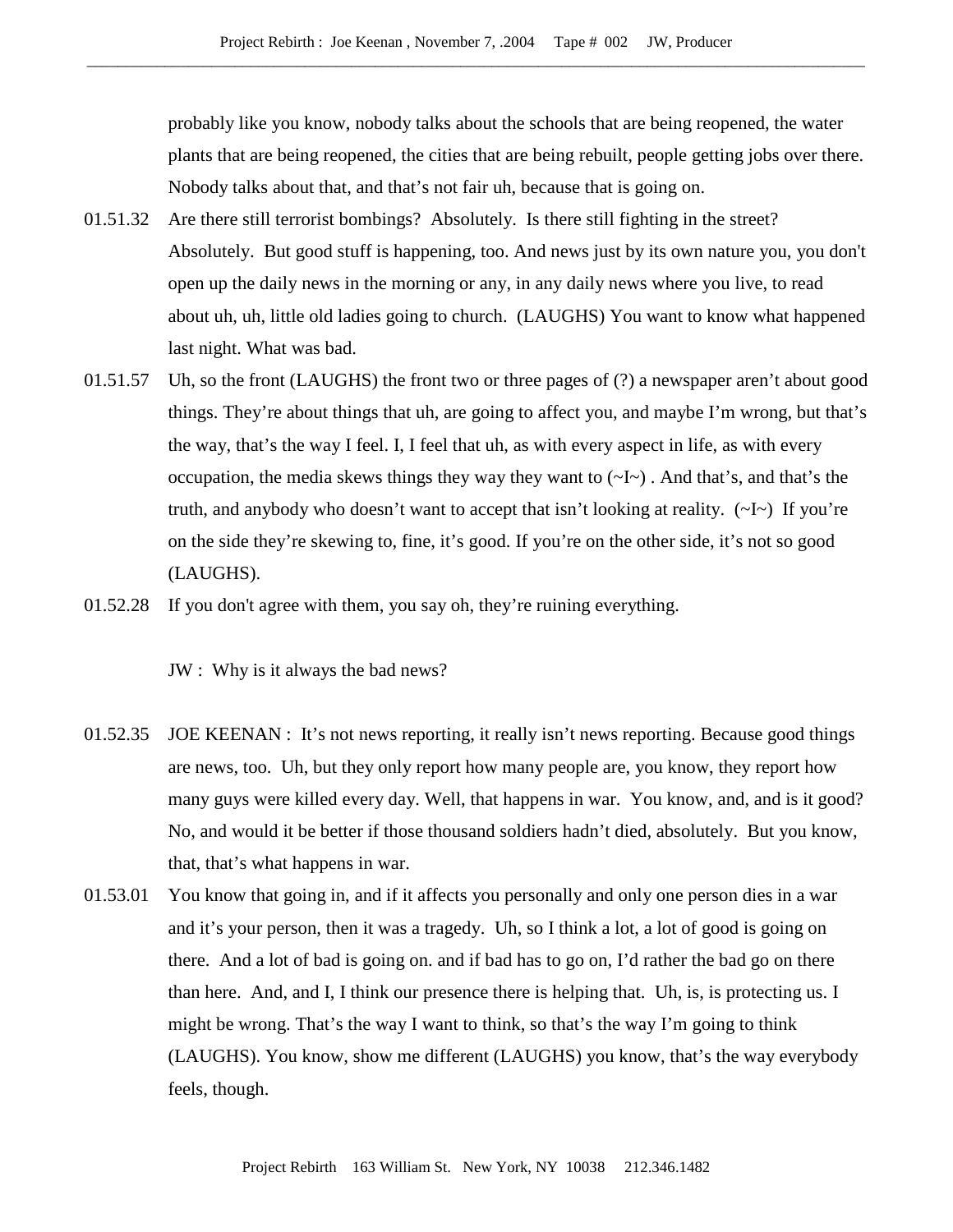01.53.36 And, and the people who are against the war feel that, feel just completely opposite and they're entitled to that opinion. But uh, so because of that, I, I, I don't want to see Vinny go back. Why would you want to see somebody go there? I don't want to see anybody go there. But it's just the way things happen. And you have to accept it.

JW : What does Vinny do there?

JOE KEENAN : He's an MP. (~I~)

JW : (REPEAT PREVIOUS RESPONSE)

- 01.54.01 JOE KEENAN : Yeah, he's a, he's a, he's an MP. So probably I don't know what he does, but probably just knowing the way things work, as the, as the Armies move on from on location to the next, from A to B, you can't leave A alone. Somebody has to protect A uh, so that's pretty much an MP's, they'll move in MP's. but also when uh, at the front lines, they have them there also because there are functions they perform, intelligence and investigative functions, and just simple logistic functions that have to be uh, have to be uh, done.
- 01.54.34 So the last time he was there, at times he was in the thick of it, and at times he was a little bit in the back of it. And uh, I don't really know how much was, was each, but I know he was, uh, I know he was in both spots. And if he has to go back again, he's willing to go. And uh, I'm sure if you said you can go or you don't have to go, he'd (LAUGHS) probably say, well, Ok, I'll stay home. (LAUGHS) But uh, you know, he, he knows what he's involved in, he, he volunteered to do it.
- 01.55.06 And uh, I hope it ends before he has to go. But if he has to go, I think he will. He will. And now Karen will experience that. More so than we will. Every time we see her, we'll feel it, but we won't be thinking about it every day, all day long as she will.

JW : Do you think Karen will talk with us?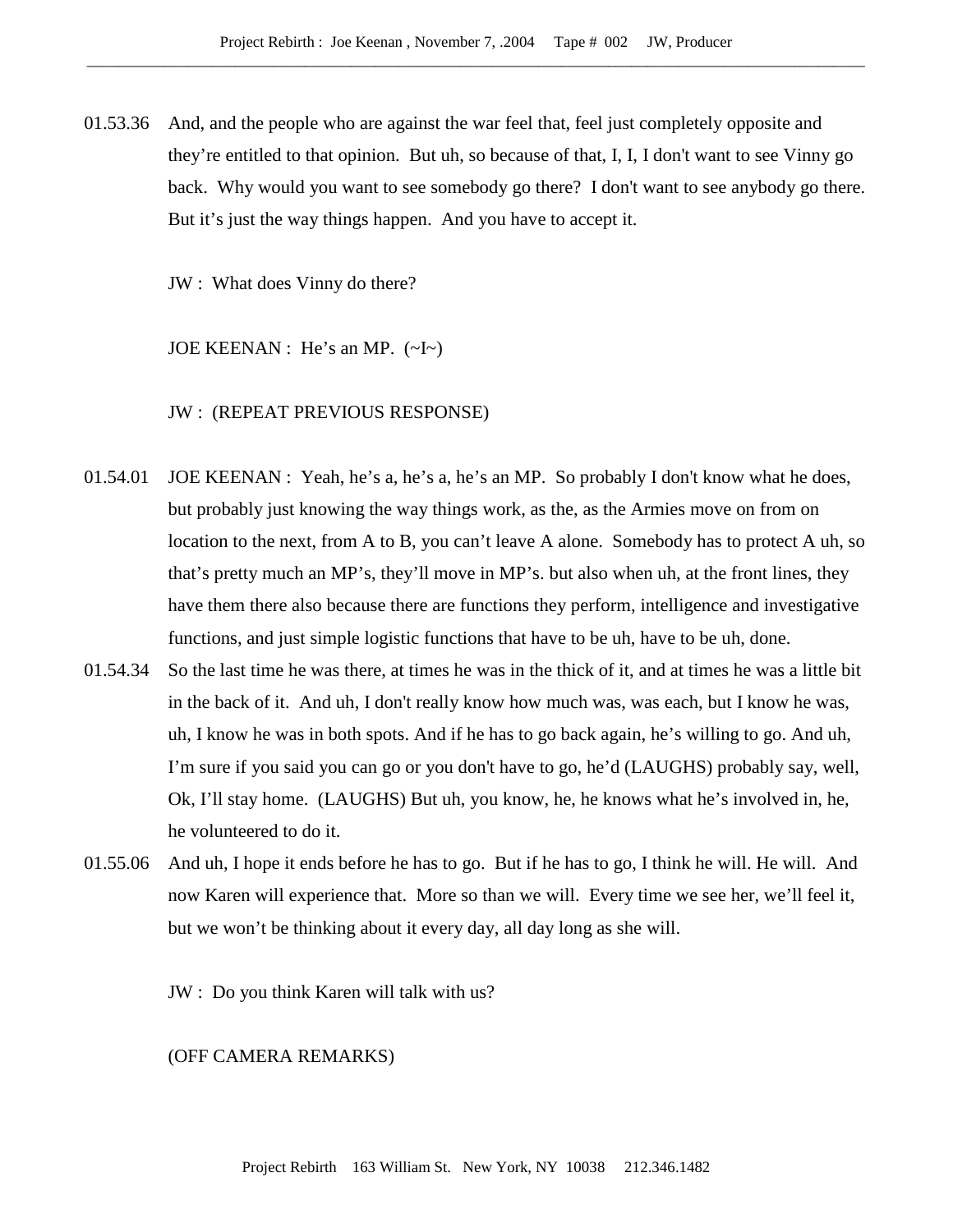JW : Your story is moving through a generation?

- 01.56.04 JOE KEENAN : It might be a little fresh for her.  $(\sim I \sim)$  You know, if uh, she probably would be more willing to speak about how she felt about the last time he went, if he didn't go back uh, if you wanted to interview her say in, next month, and it was no uh, there was no inkling that he was going back uh, she could probably talk about how she felt uh, about what happened in the past.
- 01.56.31 But if it's still ongoing, if it's still fresh, I don't know how she'd feel about it.  $(\sim I \sim)$  You know? I'm, I'm sure she'd be upset.

# (OFF CAMERA REMARKS)

JOE KEENAN : I think she could, she could continue (?) that aspect of the story better than I could now. Because I have no fresh  $(\sim I \sim)$ 

#### (OFF CAMERA REMARKS)

JW : What about the future?

- 01.58.05 JOE KEENAN : You know, it, it's funny, when you're, when you're younger, when you're a kid or when you're a teenager, and you look at your family, you see your parents and you see your aunts and uncles uh, as, at one level, uh, the older part of the family. And then there's all of you, your brothers, your sisters, your cousins, your friends. And uh, you don't really think of yourself as the family. You just having fun moving along.
- 01.58.29 Well, now I'm that older part (LAUGHS). And my kids are now moving into the, in, into the uh, running the family. Uh, we were having uh, we had a, we had a party uh, last week for my mom's birthday. And my mom is actually the uh, uh, the oldest remaining on both sides of the family, on her side of the family and on (?) my father's side of the family. So we had a nice big family party. We had a 150 people at the church basement, and we had a nice party.
- 01.59.00 And uh, we were all teasing each other, we were looking at pictures, my sister had put together pictures. And uh, on a bulletin board of, for my, when my mom was a kid, all the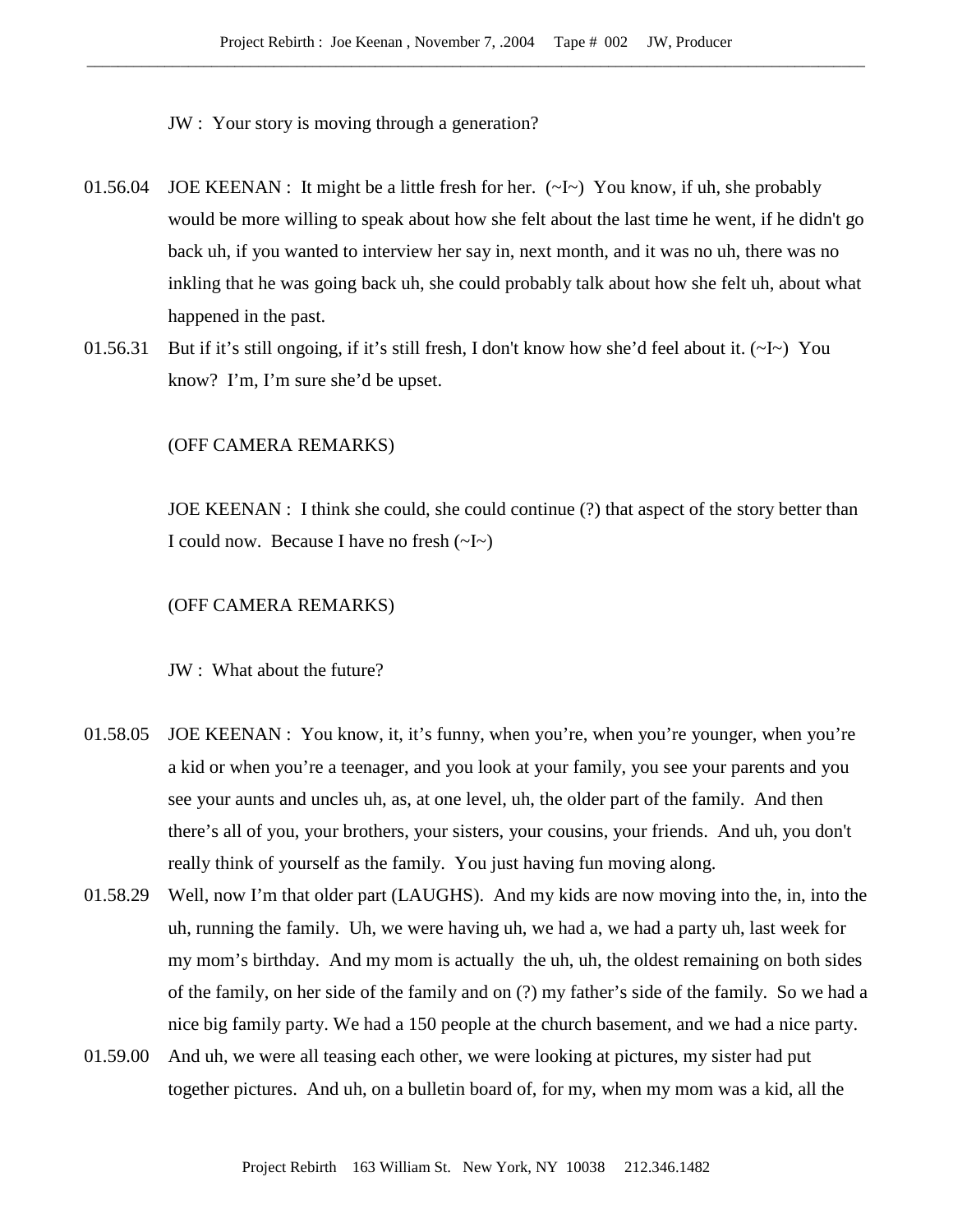way through 'til today. And we're looking at them and my cousins and I are standing there, and saying, you know, you know, we're the old ones now (LAUGHS). We're the old ones in these pictures. We, we, where this used to be my father and your father, it's now me and you.

- 01.58.28 Uh, so we're probably moving along. I don't know how much uh, I'm not saying that we're not controlling the family anymore. But we're really not. You know, in, in the beginning, your parents did it. And then when you had children, you did it. And then when your children get older, you sort of uh, uh, my wife and her brothers and sisters tease my father-inlaw uh, about uh, how, how he forgets that he was stricter when he was younger because he's not with the grandkids.
- **02.00.01** And, and they tease him about that all the time, 'cos he's a much with the grandkids. And he wasn't a much with them (LAUGHS) So that's probably where we're going now. Myself and, and my wife and, and the family's moving in that direction. What's the next part of my family with me? Probably grandkids and uh, Joseph and Karen getting married. And that would be the, the next natural progression uh, of, of me with the family.
- 02.00.32 I'm no longer directing it. I'm now advising it (LAUGHS).

#### (OFF CAMERA REMARKS)

JW : Any thoughts about things I didn't bring up?

- 02.00.54 JOE KEENAN : No. Not really. Just what I mentioned before uh, uh, we mentioned it a little bit here now, and we mentioned it down, we talked about it downstairs. I, I don't know what my worth to you is any longer. If it's just uh, let's stay in touch, fine nothing wrong with that. And if it's, lets stay in touch incase things change in the future, that's good, too. But I really uh, I really think that my portion of the 9-11 story is over.
- 02.01.26 I really do.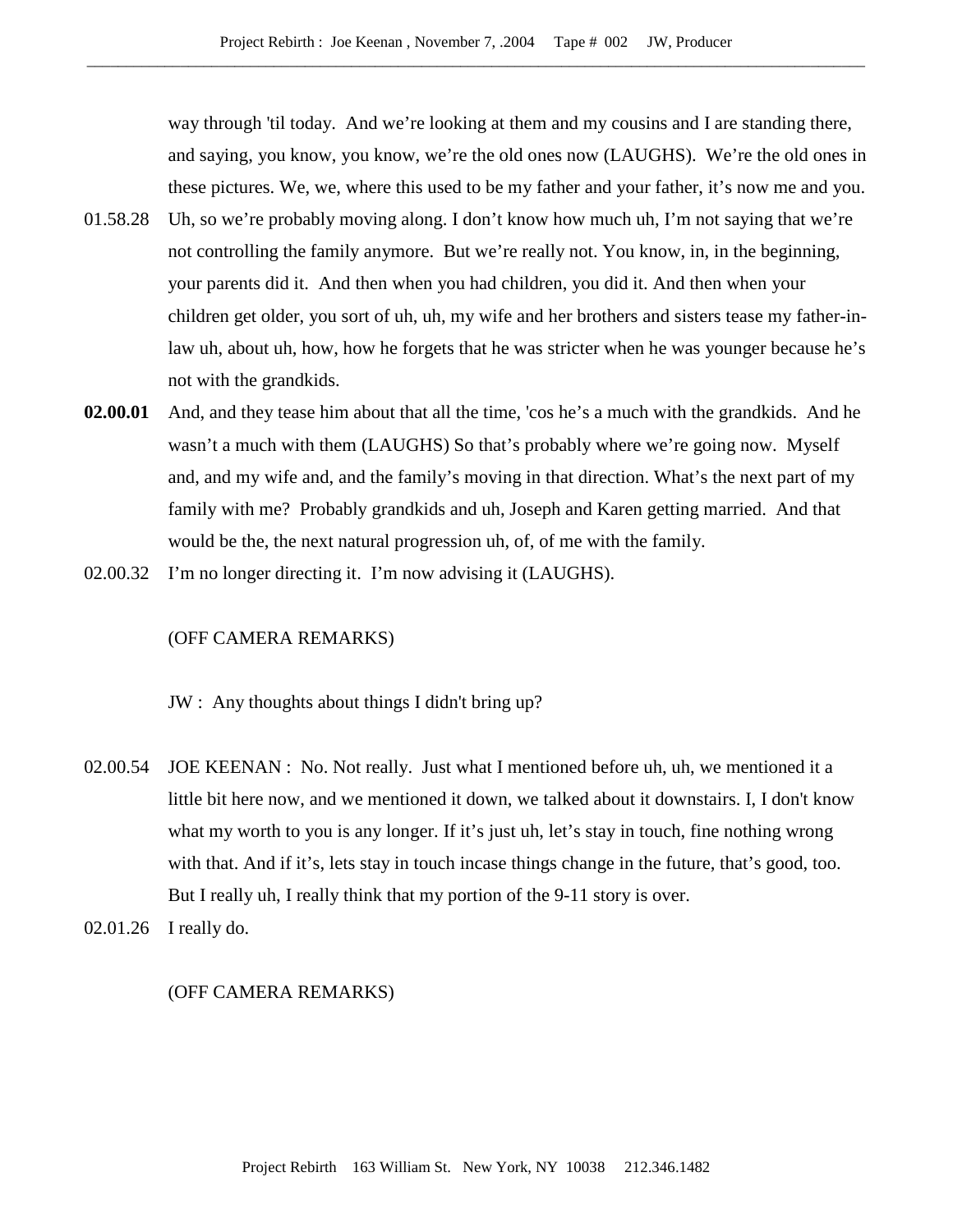02.01.44 JOE KEENAN : I had no apprehension about speaking with you. It was just that uh, I, I could sit at home and I tell Janie, you know, I don't know what to say to them. Uh, you know, I've said everything I have to say. And it's nothing new. Uh, I'm  $(\sim I \sim)$  just go see them.

# (OFF CAMERA REMARKS)

- 02.02.16 JOE KEENAN : I giggled to myself a little bit when I talked to them because they're so involved in it, the two of them. It's really a passion for them to do this. And when I, when I hear that in their voices, I think about how I was with things like that myself.
- 02.02.34 But I'm, I'm no longer (LAUGHS) that way with, with uh, with this. But yet they still are, they're very energetic. I can feel it when I speak to them.

#### (OFF CAMERA REMARKS)

JOE KEENAN : It's that old cliché, labor of love.

- 02.03.53 JOE KEENAN : You know, I, I just thought of something that uh, when we were speaking briefly about uh, the future might bring things back again, uh, when we were in, when we were in uh, the landfill, oh, probably, I don't remember when, maybe October, maybe November, people from Britain came over and they started interviewing us. And they were watching our process and doing, they were getting ready to be hit. And they figured they were gonna have to do something similar to what we were doing. And at one point, they even said to us, would you people be willing to come over and, and help us if, if we needed it.
- 02.04.34 And we joked about it, we said, well, I, I think if the prime minister calls the president and the president calls the mayor and the mayor calls the police commissioner, I think you could probably swing that (LAUGHS). You know, but uh, uh, that's one thing uh, about I, I probably know things that I don't know I know. And if, if we had to do them again, we could probably do it. Uh, but I, I don't know exactly what that means, but uh, yeah.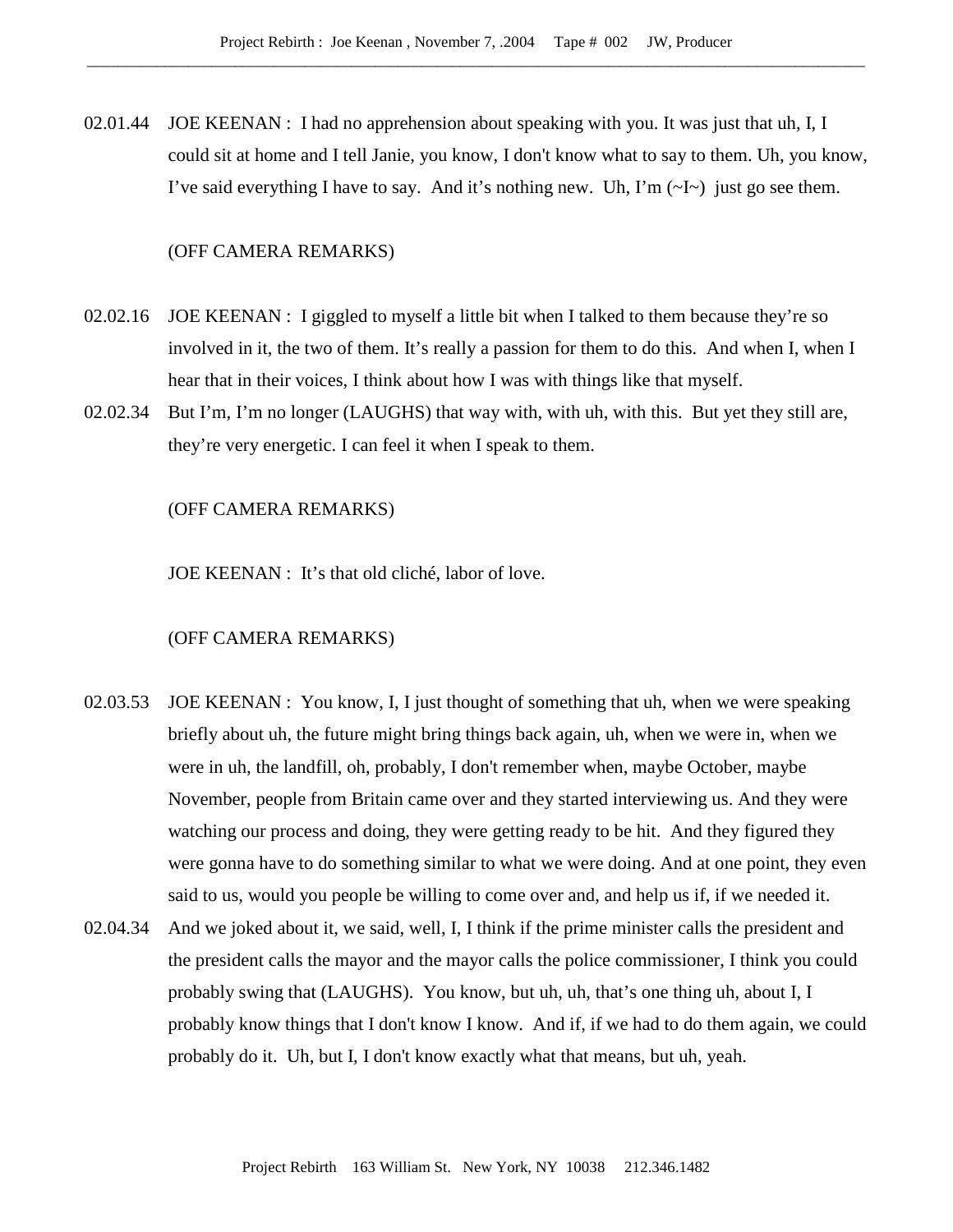JW : That's part of it, and who knows? The Karen thing came up in the process, mentioning the baton being passed.

- 02.05.38 JOE KEENAN : On, on that part, having nothing to do with uh, 9-11 or the government or anything, one of the things uh, you asked me about the ring, and I mentioned that that wasn't my number. Well, one of the big things in the police department, and all, in all police departments is uh, the passing of your, your number with your shield number. So I had my father's shield. And Karen now has my shield. So it's passed, so when she goes to work, every day, and she puts that shield on her shirt, it's the same one my father had on his shirt. It's not, it's not even a duplicate or a remake. It's the exact same uh, exact same piece.
- 02.06.11 Now my father's brother, now Joseph can't have it of course because Karen has it. Uh, so that was sort of broken a little. But my father's brother was also in the police department, and he had a shield. And I, I didn't really remember what his number was, and we have a picture, and I tried to read it from the picture, and I, I thought I made it out.
- 02.06.30 So I called my cousin and I asked him what his father's shield was, and immediately he told me the same number that I had figured out. Now, I've just arranged for Joseph to have that. Uh, I had to call a few people and have some maneuvering made, and there's a little bit of a family tradition to it, because uh, my uncle had just retired, and uh, when you retire in the police department, a month or two after your retirement, all the guys get together that you worked with and you go some place and have a little get together, a little party. And he had done that. And on his way home from the party, he was murdered. He, he had stopped, he was stopped at a red light.
- 02.07.11 And he saw what he thought was a robbery on the corner, and he jumped out of his car to help. But it was really one of those set up things at 2 o'clock in the morning, they were just waiting for somebody to come by. And they stole his money and they stole his car. And because he used to be a cop, or he was still in his own mind, he fought with them, and in the fight escalated, he was killed. So although he wasn't actually what we call a line of duty death, the department did give him a funeral.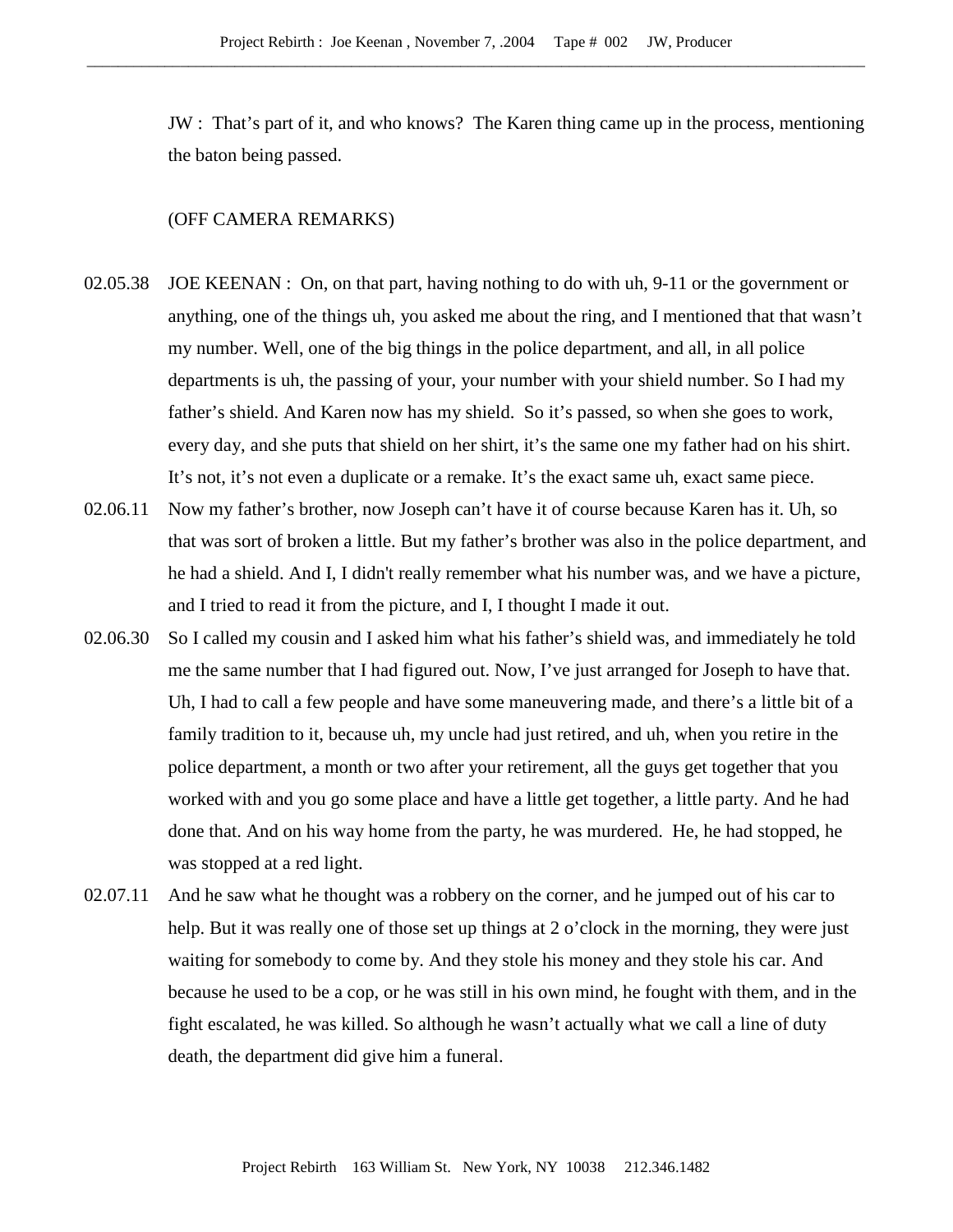- 02.07.36 And, and that, so now Joseph has that shield. Well, will have that, he doesn't have the shield yet, but he will have that. So that's a little bit of the family thing passing on again.  $(\sim I \sim)$ And, and I know my cousin is very happy about that. 'Cos he feels it's, now his father's shield is back in the family. Actually what happened was somebody had it. And I reached out through friends to approach this guy, this cop.
- 02.08.02 Because I didn't want to approach him on my own, because he doesn't know me. You know, he, you know, you, you approach somebody cold, so I wanted it prefaced. And they told him who I was, and you know, they told him, you know, he's a legitimate guy. You know, talk to him. So I talked to him, and I asked him if he'd be willing to give it up. And he said, he thought about it because he knew what I was going to ask him when I called because of the, the fellows, the other guys speaking to him first, and he said he thought about it for 3 or 4 days.
- 02.08.30 And he said it was a tough decision, but he wanted to hear the story directly from me. And when I told him the story, he, he was willing to give it up. So that was good. That was, he said he understood. Because to a cop, you, your number is a lot. It means, it doesn't really mean anything, but it does mean something because it's yours. And he said he was under those circumstances, he was willing to give it back.

JW : Is it like a favorite jersey number?

02.08.59 JOE KEENAN : Yeah, it's sort of like that. We, when you look at a cop on the street, you don't even see the number on his shield. Uh, people probably don't even know they're there. But uh, that's how we identify ourselves all the time uh, within work. So it, it, it uh, it becomes, it means, starts to mean something to you. (~I~) You pick those number for the lotto (LAUGHS). Never work, it never works, no (LAUGHS) never works.

### (OFF CAMERA REMARKS)

JW : Do they use it for calls over the radio?

JOE KEENAN : Oh, no, no, no. no, you, when calls go over the  $(\sim] \sim$ )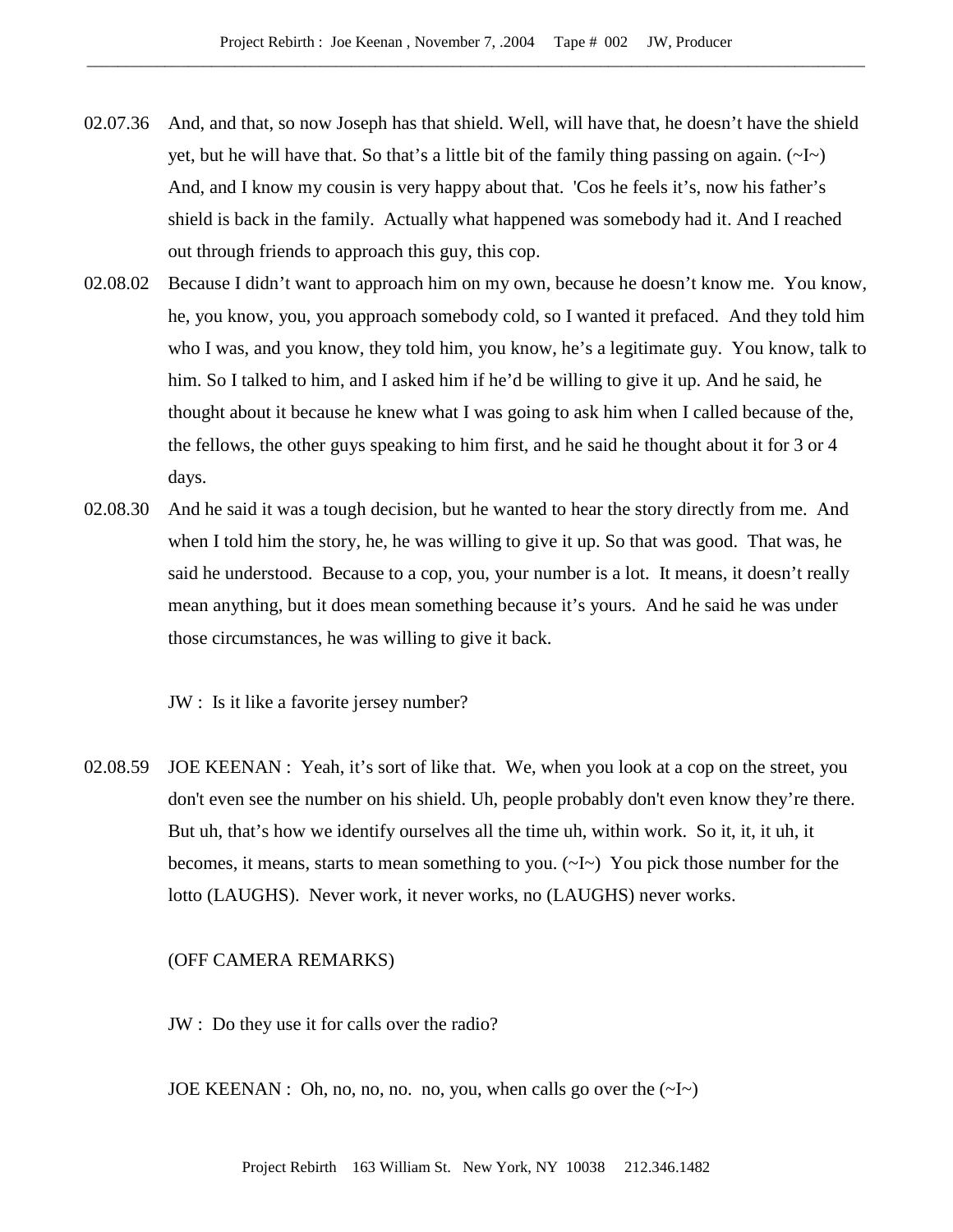JW : When do you use numbers?

02.09.41 JOE KEENAN : On your reports. Just on your reports, and on the little PBA cards you give to your friends. (LAUGHS)

JW : PBA cards?

- 02.09.51 JOE KEENAN : You know, they're the ones that you give to your friends in case you get stopped in traffic, you know, you get the summons (~I~) (LAUGHS) You have your number on it. Your number is valued, you value it that way. Uh, 'cos you just don't want other people using it, and uh, and in that sense you're protected a little.
- 02.10.07 But it means, it, if, if it's not a family thing, it doesn't really mean all that, look, when I got promoted to detective and then when I got promoted to sergeant, I didn't have a family number. So the way I looked at it was if somebody the way I justified in my own mind approaching this fellow, this cop, was if somebody had approached me for those numbers, I would have been willing to give them up.
- 02.10.31 I wouldn't have given them my father's number, but if they had approached me for those other numbers and said, gee, look, you know, that was my dad's. You know, would you mind? I would have given it to them. Because it didn't mean, it didn't mean that much to me. But if it's a, a family connection it's a little bit like a superstition. Like if you have uh, if you have a family member who's retired, like you, you wear his tie clip or something or you have uh, his medal. You know, you always like pass something on.
- 02.10.57 Karen has something of mine, now I'll have to give something to Joseph and something just little innocuous that doesn't, it doesn't mean anything, but there's always something there. Now Karen will be wearing the, the same shield that my father wore in 1946, so that means something. And moves along.
	- JW : It's great because it's the same one.

JOE KEENAN : Exactly the same one.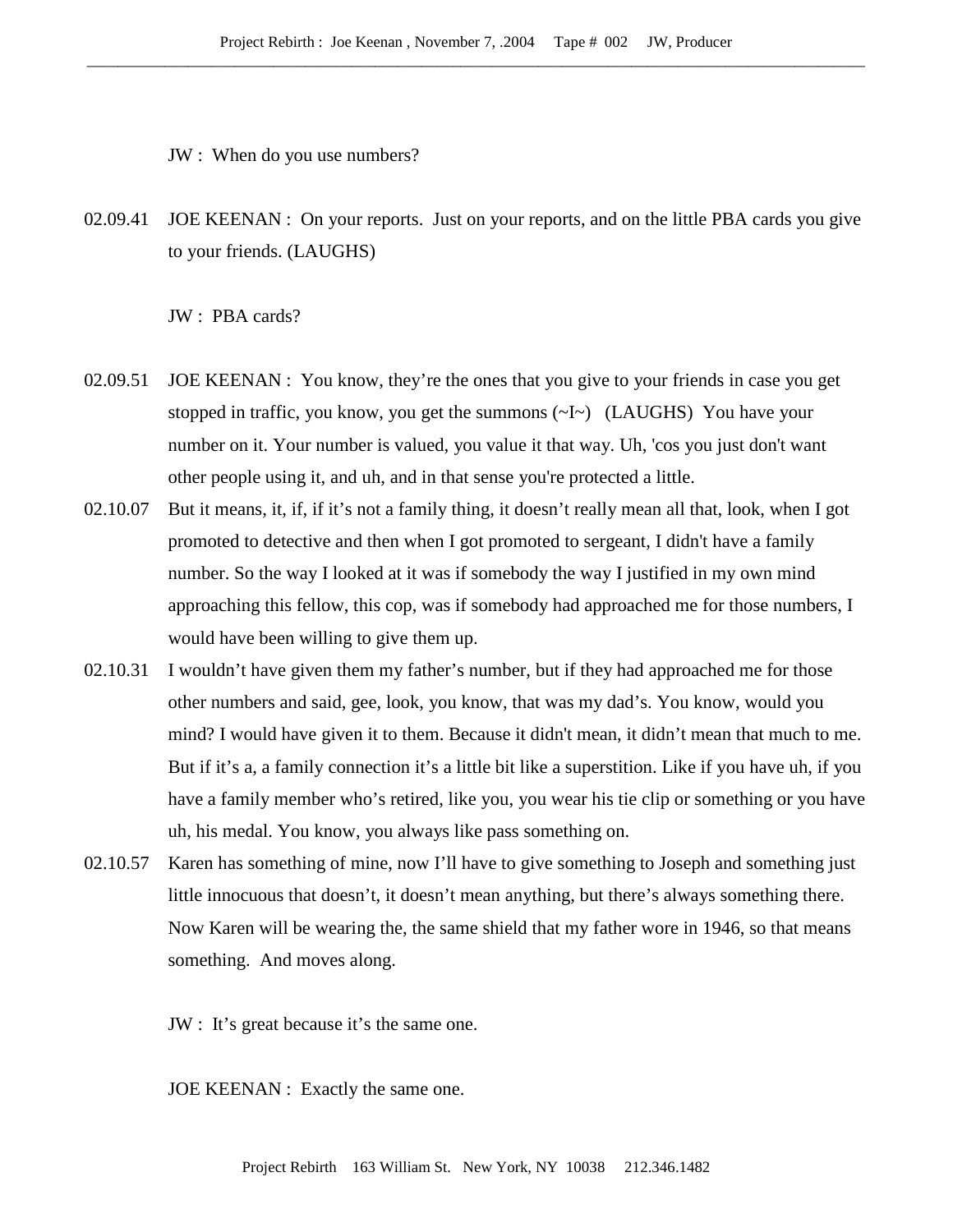JW : Has the shield changed?

JOE KEENAN : Shields have changed over the years, but since then 'til now the design hasn't changed, is that what you mean?

# (OFF CAMERA REMARKS)

- 02.11.39 JOE KEENAN : No, everybody has to wear the same, the same shield. If they were to change the design now, all of a sudden they came out with a star instead of a shield and she'd probably get a star with that number, but it would be the same thing. It's actually the same piece, we call them tins, the actually same piece of tin that she has in her hand that I had in my hand, that (?) my father had in his hand.
- 02.12.01 It's the actual same one. It's not, you get, you come on the job and they make a new one with the same number, no. It's the same where they put, when I retired and I handed in my shield, they put it in a vault, they put them in a big safe. And then when they promote the next 100 sergeants, they go into the safe and take out 100 shields (LAUGHS) and give them to those guys. That's the way it works. They don't make a new one for everybody. They just keep passing them on and on and on. If they don't have enough, like they didn't have enough with the new police officers coming on because they hired a lot of police officers in the past five years, they had to make new ones and they made new numbers.
- 02.12.33 They just continued on the numbers, we call them zip codes now. They're getting bigger and bigger. (LAUGHS).

JW : How many officers are in the force?

- 02.12.48 JOE KEENAN : I don't know. They're probably, it's probably, probably I'm just gonna throw out a number, probably 15 to 20,000.
	- JW : Does a lower number have significance?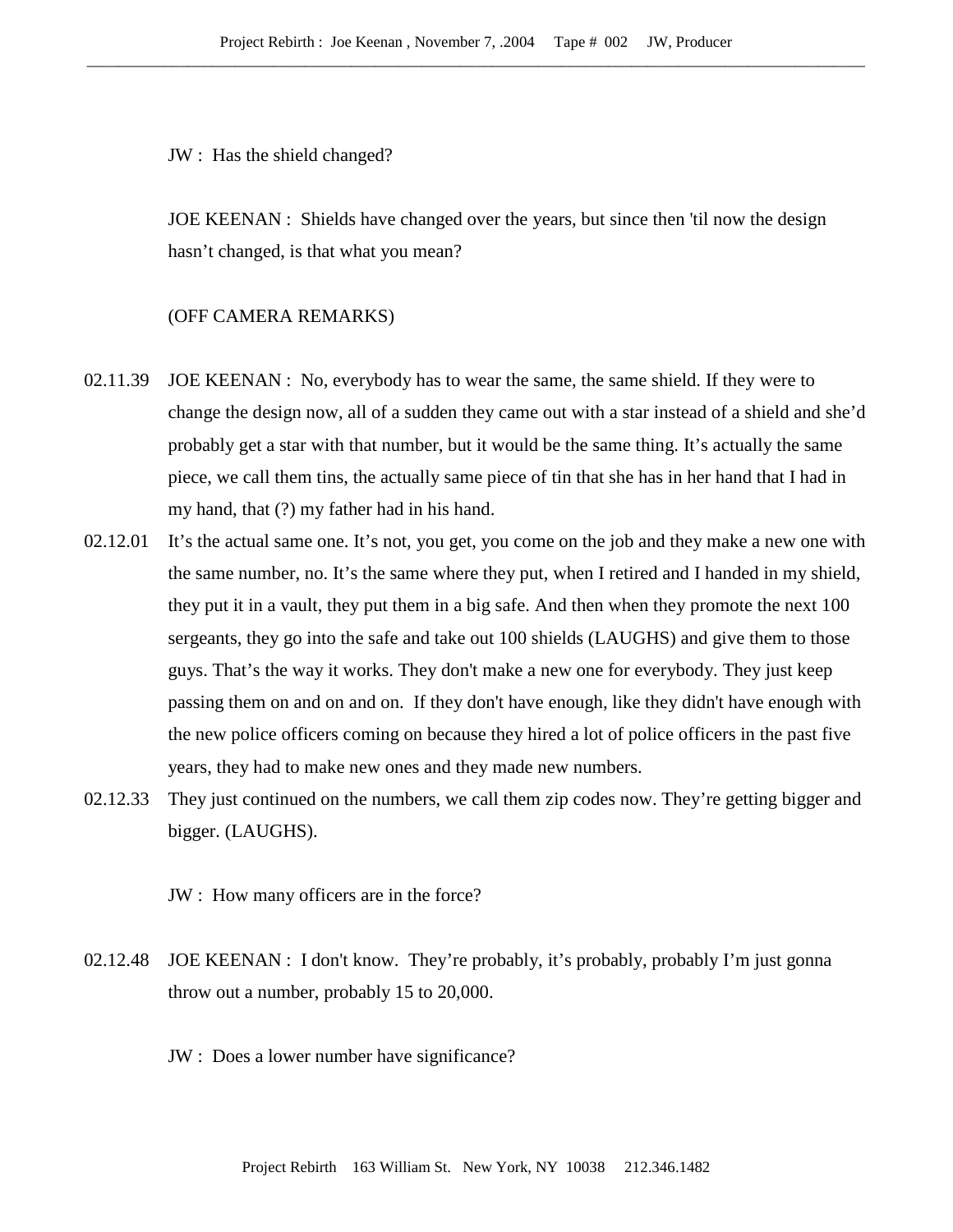- 02.13.03 JOE KEENAN : At one time, this was the (?) there were only 194 before this one, and when they made this, it became 195. Like my father's, the shield that Karen is wearing now is 9281. So (?) there were only 9,000 shields, 9,000 previous police officers at that time, in the history of the police department, when they moved along with those shields. And as they, now they're up into, you know, 30,000 numbers for, for new shields.
- 02.13.30 So if, only another cop would recognize it. And if he, if you're standing on a detail on a corner for 5 and 6 hours and you've run out of things to talk to, and you're look and (?) say, well, where'd you get that shield? That's an old one. And then she'll tell the story (LAUGHS).

JW : Her number isn't 195?

02.13.52 JOE KEENAN : No, it's, no, her number is 9281. That's the police. As you get promoted you go from rank to rank, your number changes. You don't keep (~I~) the same number all the way through. So your entry number is your police shield.  $(\sim I \sim)$ 

JW : He was the 195?

02.14.07 JOE KEENAN : Well, no, no, no. What that means is that when they made this particular sergeant's shield, it was the 195<sup>th</sup> one they made. Now they might have made that 30 years before my father got it, but what happens is they keep recycling them.  $(\sim I \sim)$ 

# (OFF CAMERA REMARKS)

JW : It is the same shield?

02.14.37 JOE KEENAN : Yes, but it's not this number. It's, this was the sergeant's shield  $(\sim l \sim)$  I'm talking about the police officer's shield. Your entry level shield. (~I~) Yeah, so it's the, it's not, actually if you were to see her shield, in the background of a, of a police officer's shield, they're silver, and in the background, you know, there's the uh, seal of the city and you know, the pilgrim and the, and the Indian standing there and all of that.